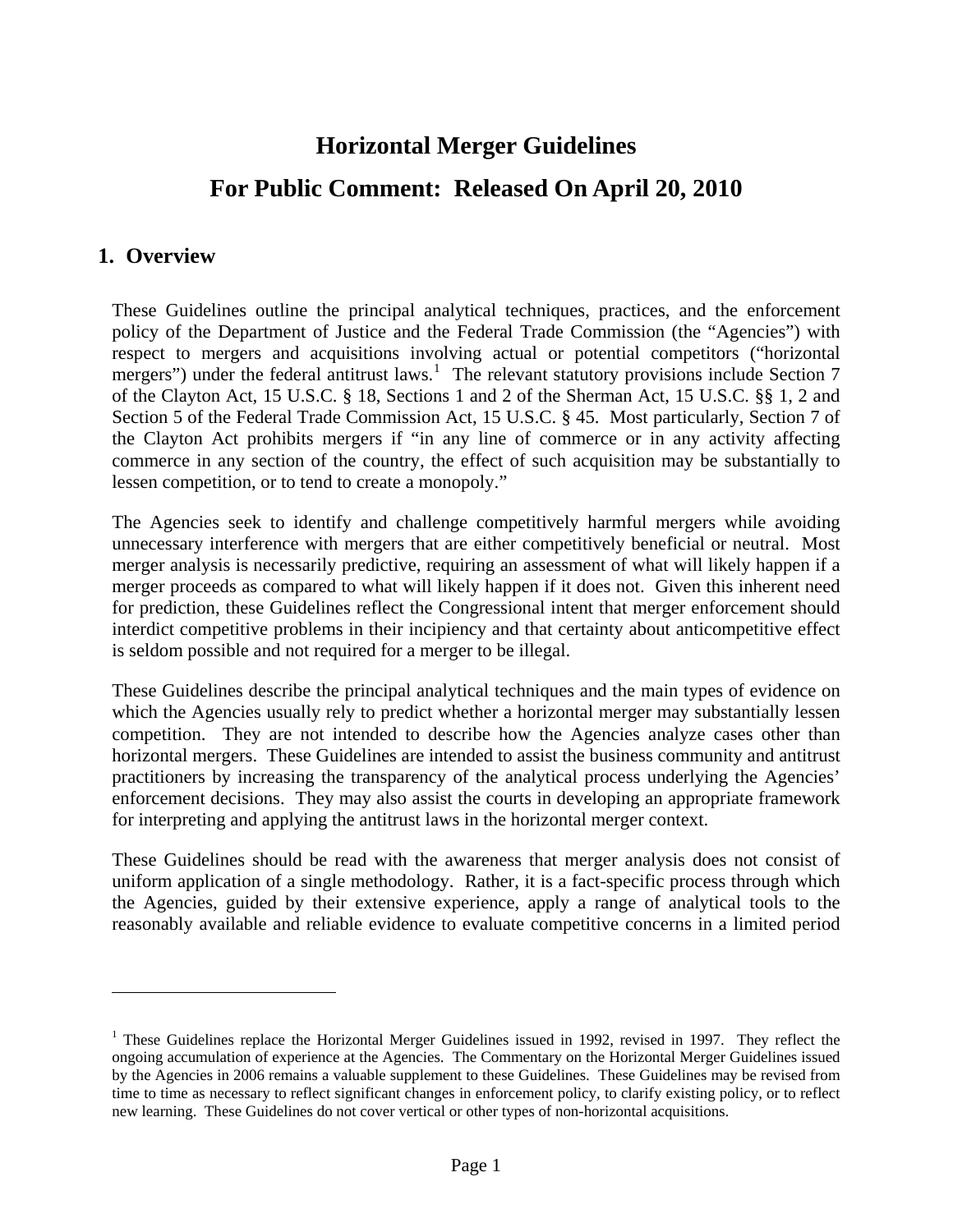of time. Where these Guidelines provide examples, they are illustrative and do not exhaust the applications of the relevant principle. $<sup>2</sup>$  $<sup>2</sup>$  $<sup>2</sup>$ </sup>

The unifying theme of these Guidelines is that mergers should not be permitted to create, enhance, or entrench market power or to facilitate its exercise. For simplicity of exposition, these Guidelines generally refer to all of these effects as enhancing market power. A merger enhances market power if it is likely to encourage one or more firms to raise price, reduce output, diminish innovation, or otherwise harm customers as a result of diminished competitive constraints or incentives. In evaluating how a merger will likely change a firm's behavior, the Agencies focus primarily on how the merger affects conduct that would be most profitable for the firm.

A merger can enhance market power simply by eliminating competition between the merging parties. This effect can arise even if the merger causes no changes in the way other firms behave. Adverse competitive effects arising in this manner are referred to as "unilateral effects." A merger also can enhance market power by increasing the risk of coordinated, accommodating, or interdependent behavior among rivals. Adverse competitive effects arising in this manner are referred to as "coordinated effects." In any given case, either or both types of effects may be present, and the distinction between them may be blurred.

These Guidelines describe how the Agencies analyze mergers between rival suppliers that may enhance their market power as sellers. Enhancement of market power by sellers often elevates the prices charged to customers. For simplicity of exposition, these Guidelines generally discuss the analysis in terms of such price effects. Enhanced market power can also be manifested in non-price terms and conditions that adversely affect customers, including reduced product quality, reduced product variety, reduced service, or diminished innovation. Such non-price effects may coexist with price effects, or can arise in their absence. When the Agencies investigate whether a merger may lead to a substantial lessening of non-price competition, they employ an approach analogous to that used to evaluate price competition. Enhanced market power may also make it more likely that the merged entity can profitably and effectively engage in exclusionary conduct. Regardless of how enhanced market power likely would be manifested, the Agencies normally evaluate mergers based on their impact on customers. The Agencies examine effects on either or both of the direct customers and the final consumers. The Agencies presume, absent convincing evidence to the contrary, that adverse effects on direct customers also cause adverse effects on final consumers.

Enhancement of market power by buyers, sometimes called "monopsony power," has adverse effects comparable to enhancement of market power by sellers. The Agencies employ an analogous framework to analyze mergers between rival purchasers that may enhance their market power as buyers. See Section 12.

 $\overline{a}$ 

<span id="page-1-0"></span> $2^2$  These Guidelines are not intended to describe how the Agencies will conduct the litigation of cases they decide to bring. Although relevant in that context, these Guidelines neither dictate nor exhaust the range of evidence the Agencies may introduce in litigation.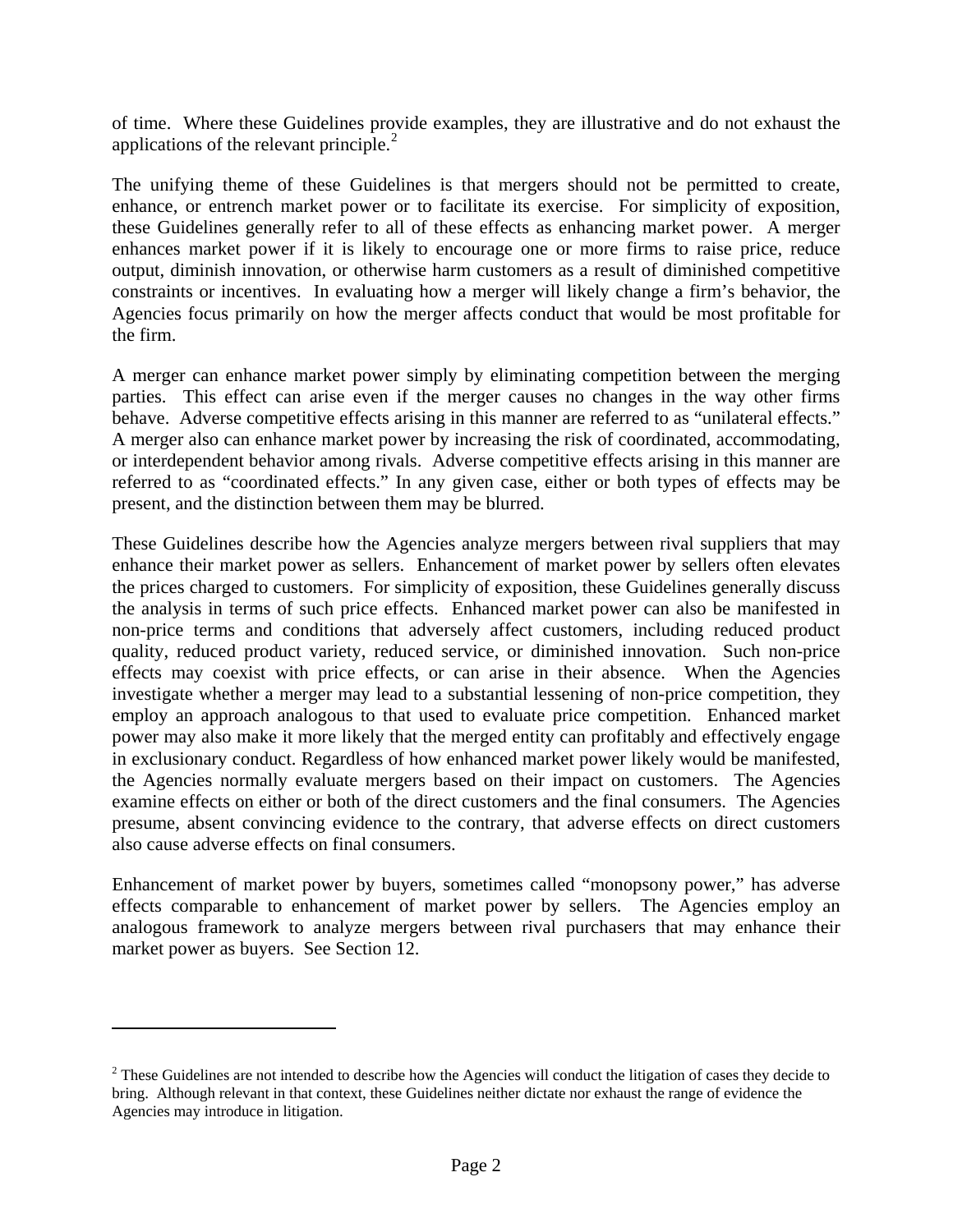# **2. Evidence of Adverse Competitive Effects**

The Agencies consider any reasonably available and reliable evidence to address the central question of whether a merger may substantially lessen competition. This section discusses several categories and sources of evidence that the Agencies, in their experience, have found most informative in predicting the likely competitive effects of mergers. The list provided here is not exhaustive. In any given case, reliable evidence may be available in only some categories or from some sources. For each category of evidence, the Agencies consider evidence indicating that the merger may enhance competition as well as evidence indicating that it may lessen competition.

## *2.1 Types of Evidence*

#### **2.1.1 Actual Effects Observed in Consummated Mergers**

When evaluating a consummated merger, the ultimate issue is not only whether adverse competitive effects have already resulted from the merger, but also whether such effects are likely to arise in the future. Evidence of observed post-merger price increases or other changes adverse to customers is given substantial weight. The Agencies evaluate whether such changes are anticompetitive effects resulting from the merger, in which case they can be dispositive. However, a consummated merger may be anticompetitive even if such effects have not yet been observed, because the merged firm may be aware of the possibility of post-merger antitrust review and moderating its conduct. Consequently, the Agencies also consider the same types of evidence they consider when evaluating unconsummated mergers.

#### **2.1.2 Direct Comparisons Based on Experience**

The Agencies look for historical events, or "natural experiments," that are informative regarding the competitive effects of the merger. For example, the Agencies may examine the impact of recent mergers, entry, expansion, or exit in the relevant market. Effects of analogous events in similar markets may also be informative.

The Agencies also look for reliable evidence based on variations among similar markets. For example, if the merging firms compete in some locales but not others, comparisons of prices charged in regions where they do and do not compete may be informative regarding post-merger prices. In some cases, however, prices are set on such a broad geographic basis that such comparisons are not informative. The Agencies also may examine how prices in similar markets vary with the number of substantial competitors in those markets.

#### **2.1.3 Market Shares and Concentration in a Relevant Market**

The Agencies give weight to the merging parties' market shares in a relevant market, the level of concentration, and the change in concentration caused by the merger. See Sections 4 and 5. Mergers that cause a significant increase in concentration and result in highly concentrated markets are presumed to be likely to enhance market power, but this presumption can be rebutted by persuasive evidence showing that the merger is unlikely to enhance market power.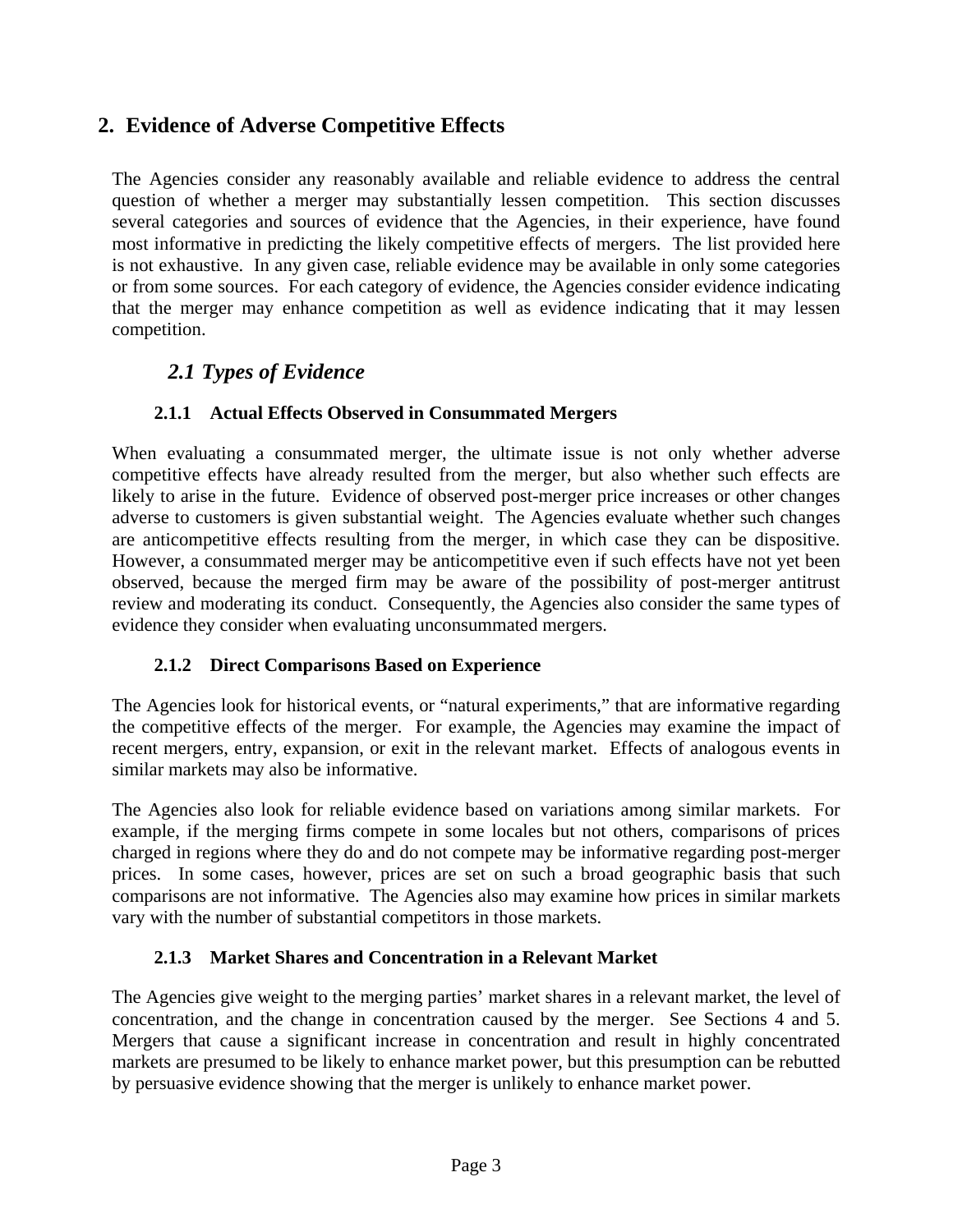#### **2.1.4 Substantial Head-to-Head Competition**

The Agencies consider whether the merging firms have been, or likely will become absent the merger, substantial head-to-head competitors. Such evidence can be especially relevant for evaluating adverse unilateral effects, which result directly from the loss of that competition. See Section 6. This evidence can also inform market definition. See Section 4.

#### **2.1.5 Disruptive Role of a Merging Party**

The Agencies consider whether a merger may lessen competition by eliminating a "maverick" firm, i.e., a firm that has played, or likely will play absent the merger, a disruptive role in the market to the benefit of customers. For example, if one of the merging firms has a strong incumbency position and the other merging firm threatens to disrupt market conditions with a new technology or business model, their merger can involve the loss of actual or potential competition. Likewise, one of the merging firms may have the incentive to take the lead in price cutting or other competitive conduct or to resist increases in industry prices. A firm that may discipline prices based on its ability and incentive to expand production rapidly using available capacity also can be a maverick, as can a firm that has often resisted otherwise prevailing industry norms to cooperate on price setting or other terms of competition.

## *2.2 Sources of Evidence*

The Agencies consider many sources of evidence in their merger analysis. The most common sources of reasonably available and reliable evidence are the merging parties, customers, other industry participants, and industry observers.

#### **2.2.1 Merging Parties**

The Agencies typically obtain substantial information from the merging parties. This information can take the form of documents, testimony, or data, and can consist of descriptions of competitively relevant conditions or reflect actual business conduct and decisions. Documents created in the normal course are more probative than documents created as advocacy materials in merger review. Documents describing industry conditions can be informative regarding the operation of the market and how a firm identifies and assesses its rivals, particularly when business decisions are made in reliance on the accuracy of those descriptions. The business decisions taken by the merging firms also can be informative about industry conditions. For example, if a firm sets price well above marginal cost, that normally indicates either that the firm is coordinating with its rivals or that the firm believes its customers are not highly sensitive to price.

Explicit or implicit evidence that the merging parties intend to raise prices, reduce output or capacity, reduce product quality or variety, withdraw products or delay their introduction, or curtail research and development efforts after the merger, or explicit or implicit evidence that the ability to engage in such conduct motivated the merger, can be highly informative in evaluating the likely effects of a merger. Likewise, the Agencies look for reliable evidence that the merger is likely to result in efficiencies. The Agencies give careful consideration to the views of individuals whose responsibilities, expertise, and experience relating to the issues in question provide particular indicia of reliability. The financial terms of the transaction may also be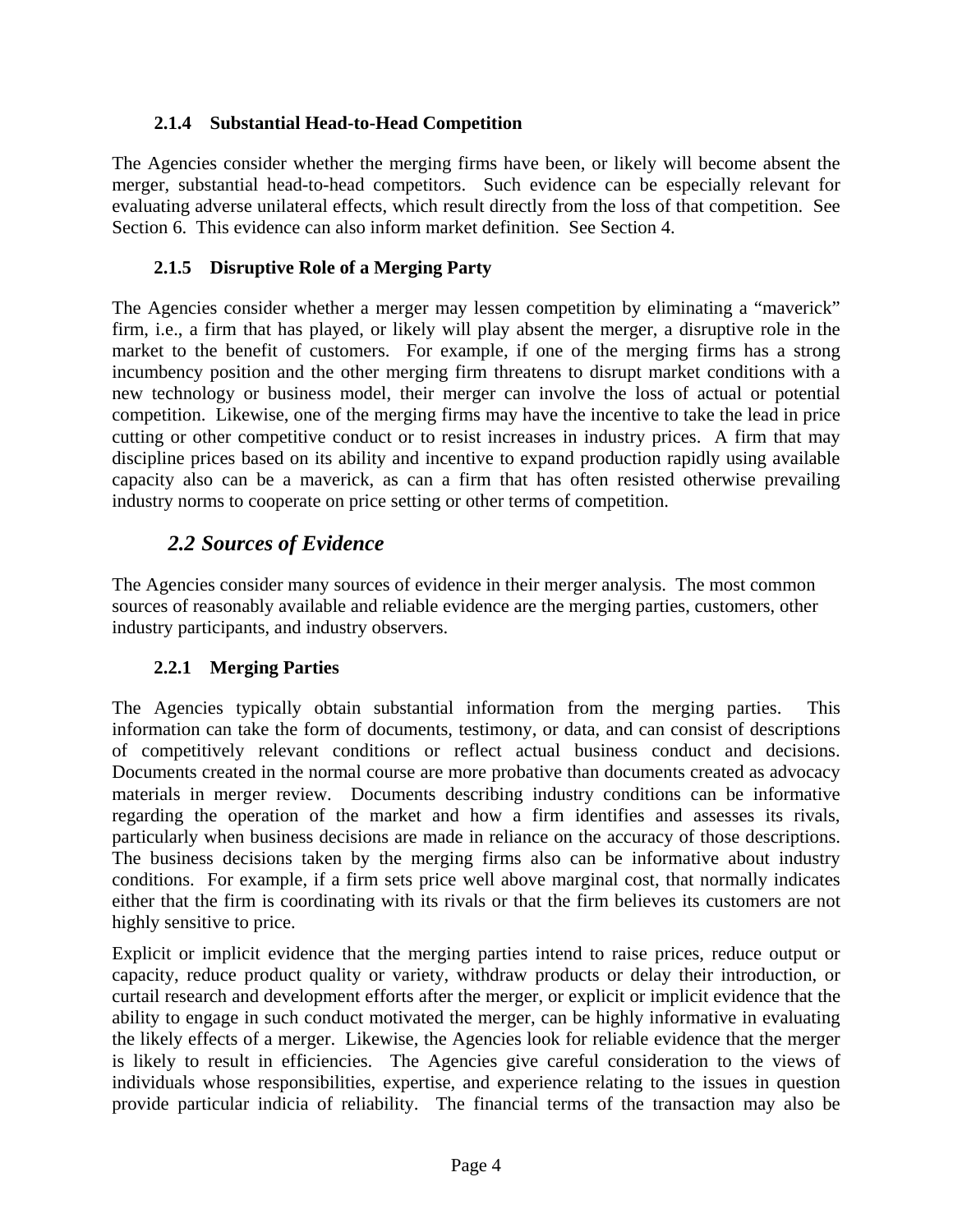informative regarding competitive effects. For example, a high purchase price may indicate that the acquiring firm is paying a premium to reduce competition or that the acquired firm has assets not easily replaced.

#### **2.2.2 Customers**

Customers can provide a variety of information to the Agencies, ranging from information about their own purchasing behavior and choices to their views about the effects of the merger itself.

Information from customers about how they would likely respond to a price increase, and the relative attractiveness of different products or suppliers, may be highly relevant, especially when corroborated by other evidence such as historical purchasing patterns and practices. Customers also can provide valuable information about the impact of historical events such as entry by a new supplier.

The conclusions of well-informed and sophisticated customers on the likely impact of the merger itself can also help the Agencies investigate competitive effects, because customers typically feel the consequences of both competitively beneficial and competitively harmful mergers. In evaluating such evidence, the Agencies are mindful that customers may oppose, or favor, a merger for reasons unrelated to the antitrust issues raised by that merger.

When some customers express concerns about the competitive effects of a merger while others view the merger as beneficial or neutral, the Agencies take account of this divergence in using the information provided by customers and consider the likely reasons for such divergence of views. For example, if for regulatory reasons some customers cannot buy imported products, while others can, a merger between domestic suppliers may harm the former customers even if it leaves the more flexible customers unharmed. See Section 3.

When direct customers of the merging firms compete against one another in a downstream market, their interests may not be aligned with the interests of final consumers, especially if the direct customers expect to pass on any anticompetitive price increase. A customer that is protected from adverse competitive effects by a long-term contract, or otherwise relatively immune from the merger's harmful effects, may even welcome an anticompetitive merger that provides that customer with a competitive advantage over its downstream rivals.

Example 1: As a result of the merger, Customer C will experience a price increase for an input used in producing its final product, raising its costs. Customer C's rivals use this input more intensively than Customer  $\overline{C}$ , and the same price increase applied to them will raise their costs more than it raises Customer C's costs. On balance, Customer C may benefit from the merger even though the merger involves a substantial lessening of competition.

## **2.2.3 Other Industry Participants and Observers**

Suppliers, indirect customers, distributors, other industry participants, and industry analysts can also provide information helpful to a merger inquiry. The interests of firms selling products complementary to those offered by the merging firms often are well aligned with those of customers, making their informed views valuable.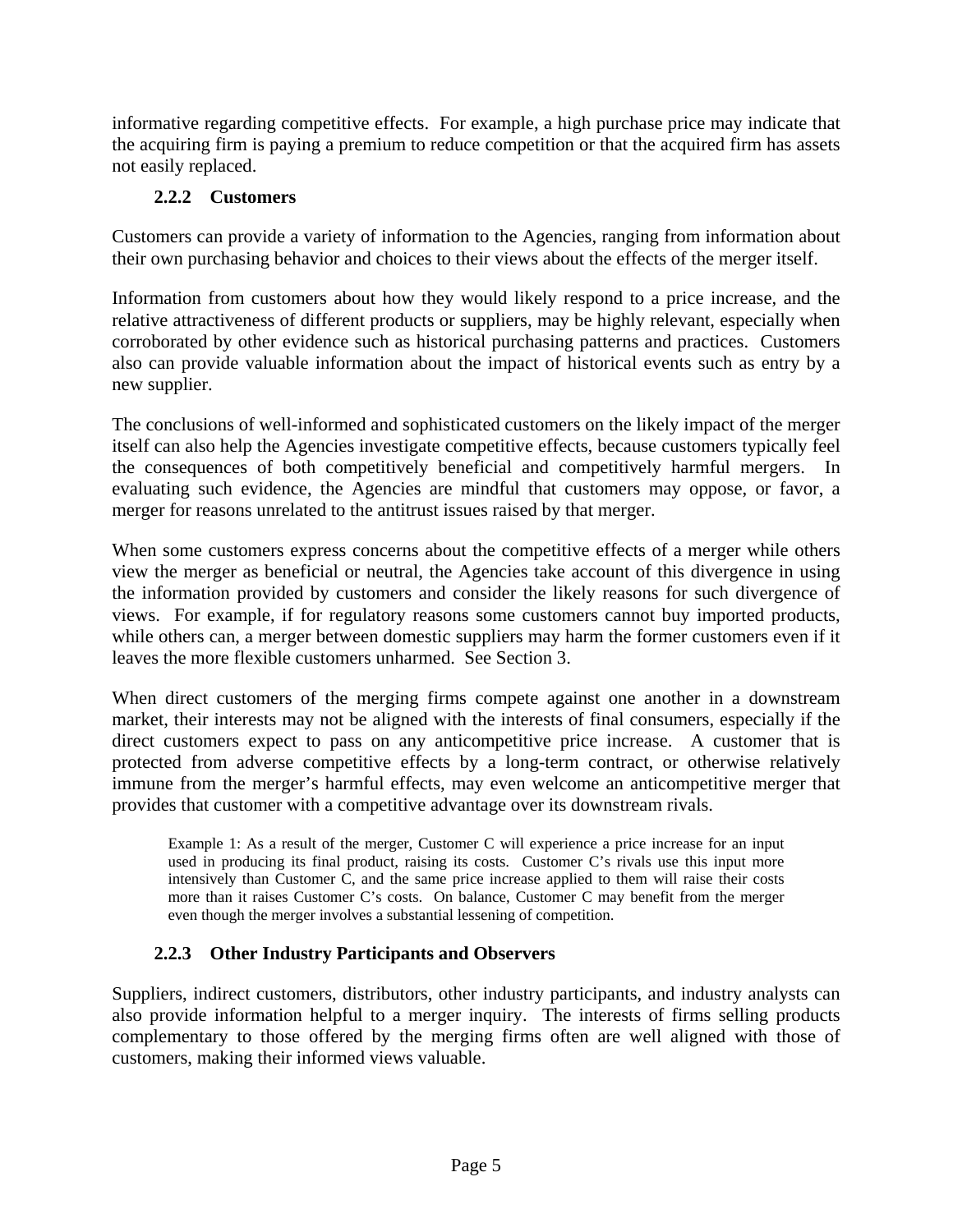Information from firms that are rivals to the merging parties can help illuminate how the market operates. The interests of rival firms often diverge from the interests of customers, since customers normally lose, but rival firms gain, if the merged entity raises its prices. For that reason, the Agencies do not routinely rely on the overall views of rival firms regarding the competitive effects of the merger. However, rival firms may provide relevant facts, and even their overall views may be instructive, especially in cases where the Agencies are concerned that the merged entity may engage in exclusionary conduct.

Example 2: Merging Firms A and B operate in a market in which network effects are significant, implying that any firm's product is significantly more valuable if it commands a large market share or if it is interconnected with others that in aggregate command such a share. Prior to the merger, they and their rivals voluntarily interconnect with one another. The merger would create an entity with a large enough share that a strategy of ending voluntary interconnection would have a dangerous probability of creating monopoly power in this market. The interests of rivals and of consumers would be broadly aligned in preventing such a merger.

## **3. Targeted Customers and Price Discrimination**

When examining possible adverse competitive effects from a merger, the Agencies consider whether those effects vary significantly for different customers purchasing the same or similar products. Such differential impacts are possible when sellers can discriminate, e.g., by profitably raising price to certain targeted customers but not to others. The possibility of price discrimination influences market definition (see Section 4), the measurement of market shares (see Section 5), and the evaluation of competitive effects (see Sections 6 and 7).

When price discrimination is feasible, adverse competitive effects on targeted customers can arise, even if such effects will not arise for other customers. A price increase for targeted customers may be profitable even if a price increase for all customers would not be profitable because too many other customers would substitute away. When discrimination is reasonably likely, the Agencies may evaluate competitive effects separately by type of customer. The Agencies may have access to information unavailable to customers that is relevant to evaluating whether discrimination is reasonably likely.

For price discrimination to be feasible, two conditions typically must be met: differential pricing and limited arbitrage.

First, the suppliers engaging in price discrimination must be able to price differently to targeted customers than to other customers. This may involve identification of individual customers to which different prices are offered, or offering different prices to different types of customers based on observable characteristics.

Example 3: Suppliers can distinguish large buyers from small buyers. Large buyers are more likely than small buyers to self-supply in response to a significant price increase. The merger may lead to price discrimination against small buyers, harming them, even if large buyers are not harmed. Such discrimination can occur even if there is no discrete gap in size between the classes of large and small buyers.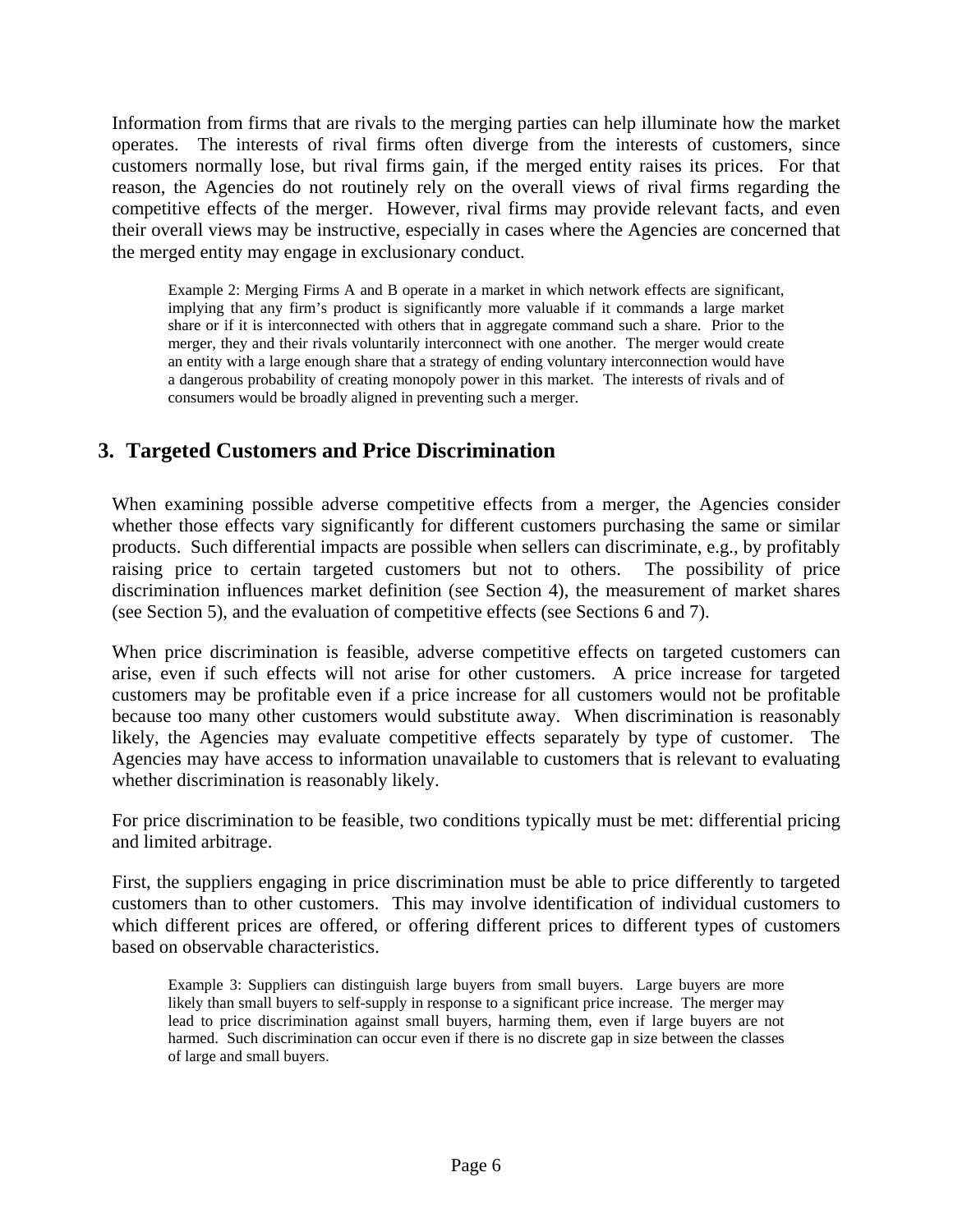In other cases, suppliers may be unable to distinguish among different types of customers but can offer multiple products that sort customers based on their purchase decisions.

Second, the targeted customers must not be able to defeat the price increase of concern by arbitrage, e.g., by purchasing indirectly from or through other customers. Arbitrage may be difficult if it would void warranties or make service more difficult or costly for customers. Arbitrage is inherently impossible for many services. Arbitrage between customers at different geographic locations may be impractical due to transportation costs. Arbitrage on a modest scale may be possible but sufficiently costly or limited that it would not deter or defeat a discriminatory pricing strategy.

## **4. Market Definition**

The Agencies define relevant markets to help analyze the competitive effects of a horizontal merger. Market definition is not an end in itself: it is one of the tools the Agencies use to assess whether a merger is likely to lessen competition. Market definition identifies an arena of competition and enables the identification of market participants and the measurement of market shares and market concentration. This exercise is useful to the extent it illuminates the merger's likely competitive effects. The Agencies' analysis need not start with market definition. Some of the analytical tools used by the Agencies to assess competitive effects do not rely on market definition, although evaluation of competitive alternatives available to customers is always necessary at some point in the analysis.

Evidence of competitive effects can inform market definition, just as market definition can be informative regarding competitive effects. For example, evidence that a reduction in the number of significant rivals offering a group of products causes prices for those products to rise significantly can itself establish that those products form a relevant market. Such evidence also may more directly predict the competitive effects of a merger, reducing the role of inferences from market definition and market shares.

Where analysis suggests alternative and reasonably plausible candidate markets, and where the resulting market shares lead to very different inferences regarding competitive effects, it is particularly valuable to examine more direct forms of evidence concerning those effects.

Market definition focuses solely on demand substitution factors, i.e., on customers' ability and willingness to substitute away from one product to another in response to a price increase or a corresponding non-price change such as a reduction in product quality or service. responsive actions of suppliers are also important in competitive analysis. They are considered in these Guidelines in the sections addressing the identification of market participants, the measurement of market shares, the analysis of competitive effects, and entry.

Customers often confront a range of possible substitutes for the products of the merging firms. Some substitutes may be closer, and others more distant, either geographically or in terms of product attributes and perceptions. Additionally, customers may assess the proximity of different products differently. When products or suppliers in different geographic areas are substitutes for one another to varying degrees, defining a market to include some substitutes and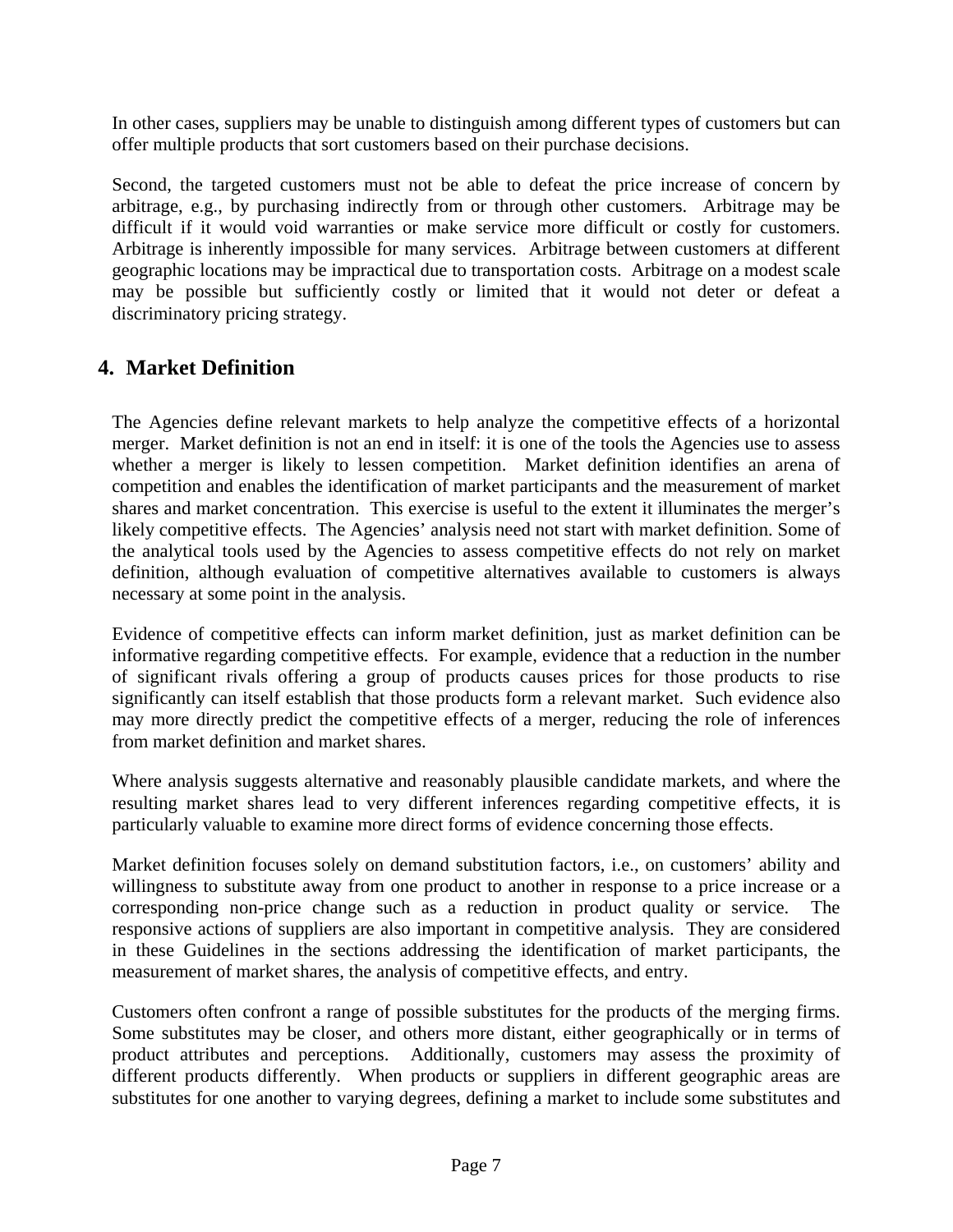exclude others is inevitably a simplification that cannot capture the full variation in the extent to which different products compete against each other. The principles of market definition outlined below seek to make this inevitable simplification as useful and informative as is practically possible. Relevant markets need not have precise metes and bounds.

Defining a market broadly to include relatively distant product or geographic substitutes can lead to misleading market shares. This is because the competitive significance of distant substitutes is unlikely to be commensurate with their shares in a broad market. Although excluding more distant substitutes from the market inevitably understates their competitive significance to some degree, doing so often provides a more accurate indicator of the competitive effects of the merger than would the alternative of including them and overstating their competitive significance as proportional to their shares in an expanded market.

Example 4: Firms A and B, sellers of two leading brands of motorcycles, propose to merge. If Brand A motorcycle prices were to rise, some buyers would substitute to Brand B, and some others would substitute to cars. However, motorcycle buyers see Brand B motorcycles as much more similar to Brand A motorcycles than are cars. Far more cars are sold than motorcycles. Evaluating shares in a market that includes cars would greatly underestimate the competitive significance of Brand B motorcycles in constraining Brand A's prices and greatly overestimate the significance of cars.

Market shares of different products in narrowly defined markets are more likely to capture the relative competitive significance of these products, and often more accurately reflect competition between close substitutes. As a result, properly defined antitrust markets often exclude some substitutes to which some customers might turn in the face of a price increase even if such substitutes provide alternatives for those customers. However, a group of products is too narrow to constitute a relevant market if competition from products outside that group is so ample that even the complete elimination of competition within the group would not significantly harm either direct customers or downstream consumers. The hypothetical monopolist test (see Section 4.1.1) is designed to ensure that candidate markets are not overly narrow in this respect.

The Agencies implement these principles of market definition flexibly when evaluating different possible candidate markets. Relevant antitrust markets defined according to the hypothetical monopolist test are not always intuitive and may not align with how industry members use the term "market."

Section 4.1 describes the principles that apply to product market definition, and gives guidance on how the Agencies most often apply those principles. Section 4.2 describes how the same principles apply to geographic market definition. Although discussed separately for simplicity of exposition, the principles described in Sections 4.1 and 4.2 are combined to define a relevant market, which has both a product and a geographic dimension. In particular, the hypothetical monopolist test is applied to a group of products together with a geographic region to determine a relevant market.

# *4.1 Product Market Definition*

When a product sold by one merging firm (Product A) competes against one or more products sold by the other merging firm, the Agencies define a relevant product market around Product A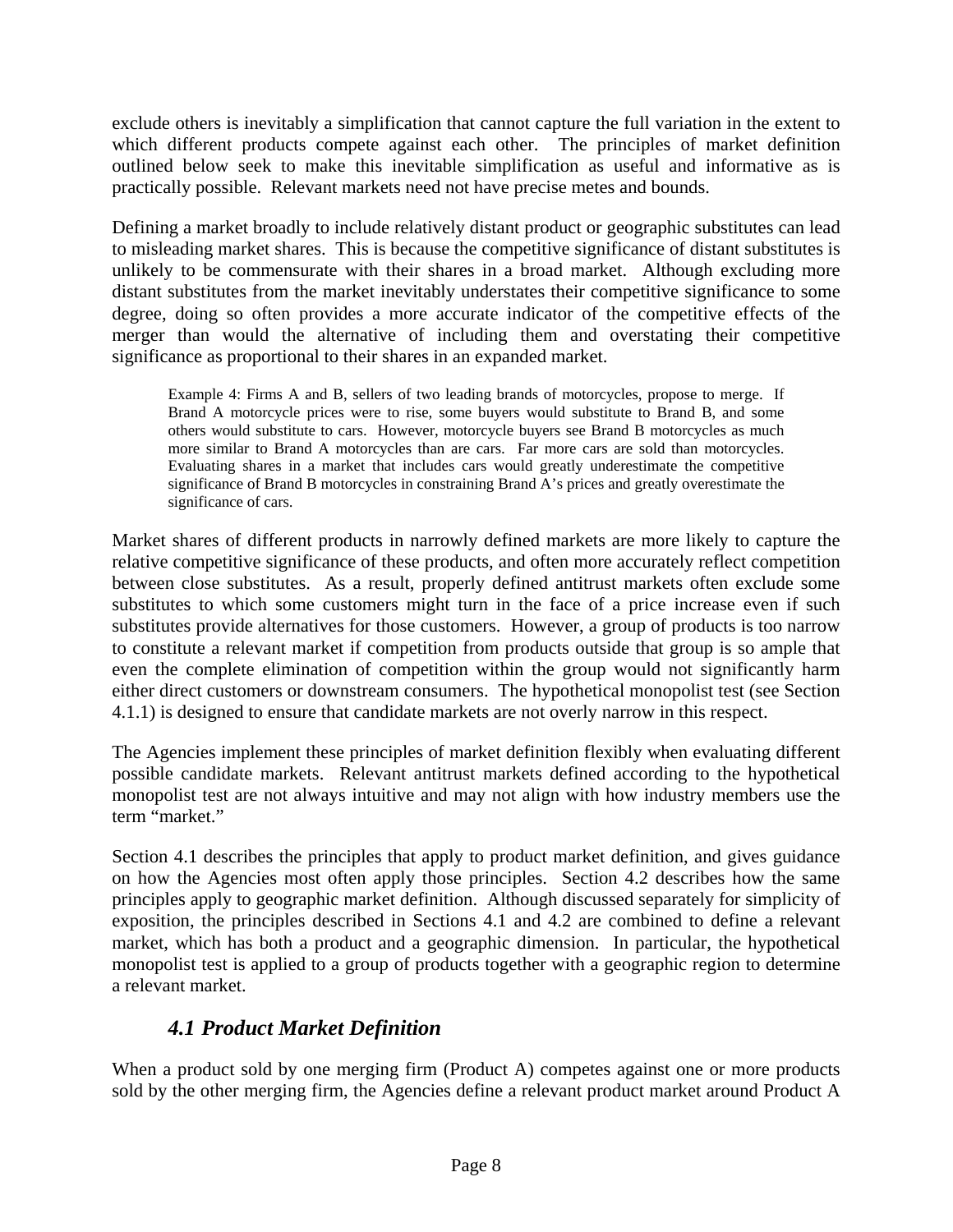to evaluate the importance of that competition. Such a relevant product market consists of a group of substitute products including Product A. Multiple relevant product markets may thus be identified.

#### **4.1.1 The Hypothetical Monopolist Test**

 $\overline{a}$ 

The Agencies employ the hypothetical monopolist test to evaluate whether groups of products in candidate markets are sufficiently broad to constitute relevant antitrust markets.

The hypothetical monopolist test requires that a product market contain enough substitute products so that it could be subject to post-merger exercise of market power significantly exceeding that existing absent the merger. Specifically, the test requires that a hypothetical profit-maximizing firm, not subject to price regulation, that was the only present and future seller of those products ("hypothetical monopolist") likely would impose at least a small but significant and non-transitory increase in price ("SSNIP") on at least one product in the market, including at least one product sold by one of the merging firms.<sup>[3](#page-8-0)</sup> For the purpose of analyzing this issue, the terms of sale of products outside the candidate market are held constant. The SSNIP is employed solely as a methodological tool for performing the hypothetical monopolist test; it is not a tolerance level for price increases resulting from a merger.

Groups of products may satisfy the hypothetical monopolist test without including the full range of substitutes from which customers choose. The hypothetical monopolist test may identify a group of products as a relevant market even if customers would substitute significantly to products outside that group in response to a price increase.

Example 5: Product A and B are being tested as a candidate market. Each sells for \$100, has an incremental cost of \$60, and sells 1200 units. For every dollar increase in its price, Product A loses thirty units of sales, ten of which are diverted to Product B, and likewise for Product B. Under these conditions, economic analysis shows that a hypothetical profit-maximizing monopolist controlling Products A and B would raise both of their prices by 10%, to \$110. Therefore, Products A and B satisfy the hypothetical monopolist test using a 5% SSNIP, and indeed for any SSNIP size up to 10%. This is true even though two-thirds of the sales lost by one product when it raises its price are diverted to products outside the relevant market.

When applying the hypothetical monopolist test to define a market around a product offered by one of the merging firms, if the market includes a second product, the Agencies will normally also include a third product if that third product is a closer substitute for the first product than is the second product. The third product is a closer substitute if, in response to a SSNIP on the first product, greater revenues are diverted to the third product than to the second product.

<span id="page-8-0"></span> $3$  If the pricing incentives of the firms supplying the products in the candidate market differ substantially from those of the hypothetical monopolist, for reasons other than the latter's control over a larger group of substitutes, the Agencies may instead employ the concept of a hypothetical profit-maximizing cartel comprised of the firms (with all their products) that sell the products in the candidate market. This approach is most likely to be appropriate if the merging firms sell products outside the candidate market that significantly affect their pricing incentives for products in the candidate market. This could occur, for example, if the candidate market is one for durable equipment and the firms selling that equipment derive substantial net revenues from selling spare parts and service for that equipment.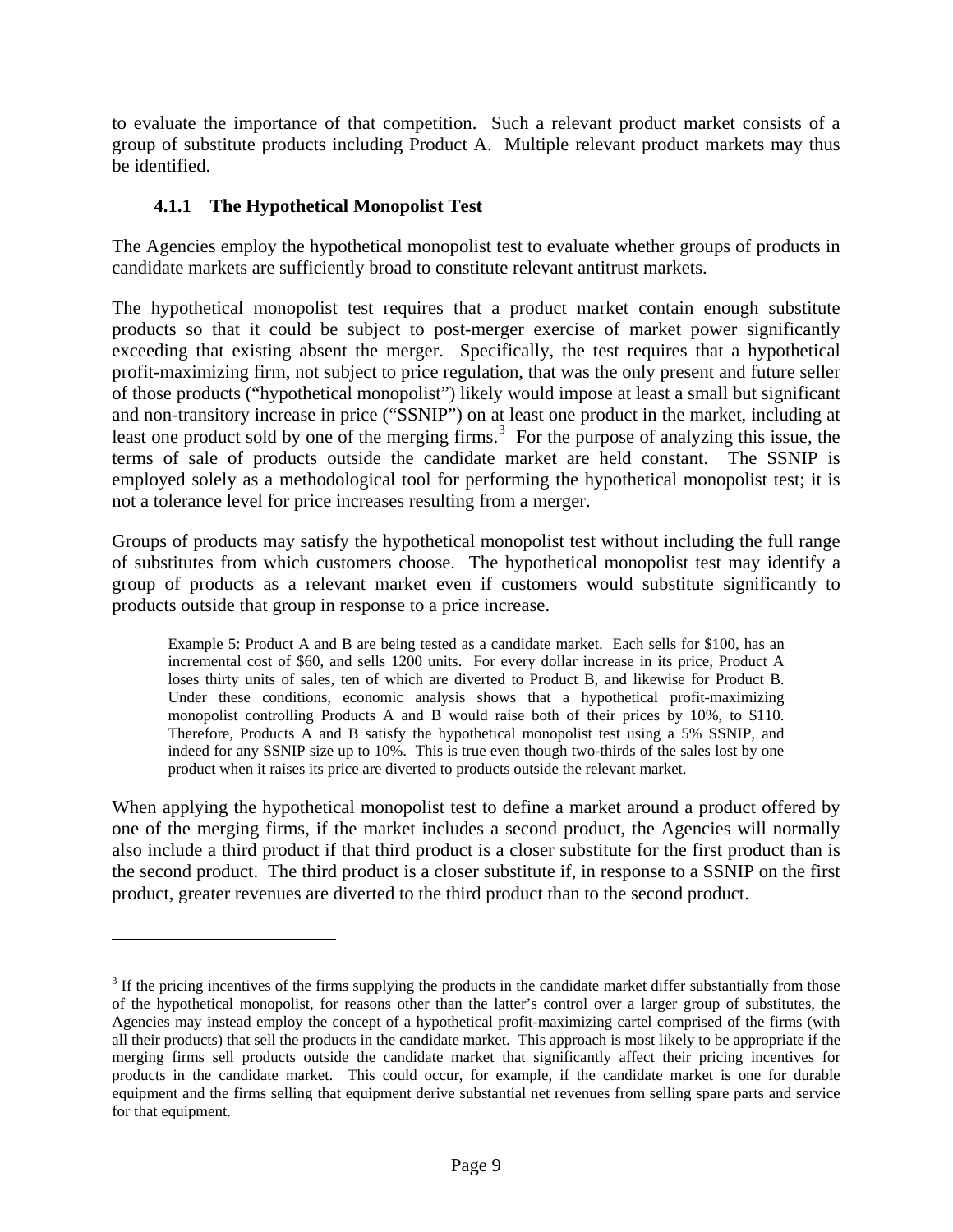Example 6: In Example 5, suppose that half of the unit sales lost by Product A when it raises its price are diverted to Product C, which also has a price of \$100, while one-third are diverted to Product B. Product C is a closer substitute for Product A than is Product B. Thus Product C will normally be included in the relevant market, even though Products A and B together satisfy the hypothetical monopolist test.

The hypothetical monopolist test ensures that markets are not defined too narrowly, but it does not lead to a single relevant market. The Agencies may evaluate a merger in any relevant market satisfying the test, guided by the overarching principle that the purpose of defining the market and measuring market shares is to illuminate the evaluation of competitive effects. Because the relative competitive significance of more distant substitutes is apt to be overrepresented by their share of sales, the Agencies usually evaluate mergers in the smallest relevant market satisfying the hypothetical monopolist test.

Example 7: In Example 4, including cars in the market will lead to misleadingly small market shares for motorcycle producers. Unless motorcycles fail the hypothetical monopolist test, the Agencies would not include cars in the market in analyzing this motorcycle merger.

#### **4.1.2 Benchmark Prices and SSNIP Size**

 $\overline{a}$ 

The Agencies apply the SSNIP starting from prices that would likely prevail absent the merger. If prices are not likely to change absent the merger, these benchmark prices can reasonably be taken to be the prices prevailing prior to the merger.<sup>[4](#page-9-0)</sup> If prices are likely to change absent the merger, e.g., because of innovation or entry, the Agencies may use anticipated future prices as the benchmark for the test. If prices might fall absent the merger due to the breakdown of premerger coordination, the Agencies may use those lower prices as the benchmark for the test. In some cases, the techniques employed by the Agencies to implement the hypothetical monopolist test focus on the difference in incentives between pre-merger firms and the hypothetical monopolist and do not require specifying the benchmark prices.

The SSNIP is intended to represent a "small but significant" increase in the prices charged by firms in the candidate market for the value they contribute to the products or services used by customers. This properly directs attention to the effects of price changes commensurate with those that might result from a significant lessening of competition caused by the merger.

In some cases, no explicit price is charged for the firms' specific contribution, but an implicit price can be derived.

Example 8: In a merger between two oil pipelines, the SSNIP would be based on the price charged for transporting the oil, not on the price of the oil itself. If pipelines buy the oil at one end and sell it at the other, the price charged for transporting the oil is implicit, equal to the difference between the price paid for oil at the input end and the price charged for oil at the output end. The relevant product sold by the pipelines is better described as "pipeline transportation of oil from point A to point B" than as "oil at point B."

<span id="page-9-0"></span><sup>&</sup>lt;sup>4</sup> Market definition for the evaluation of non-merger antitrust concerns such as monopolization or facilitating practices will differ in this respect if the effects resulting from the conduct of concern are already occurring at the time of evaluation.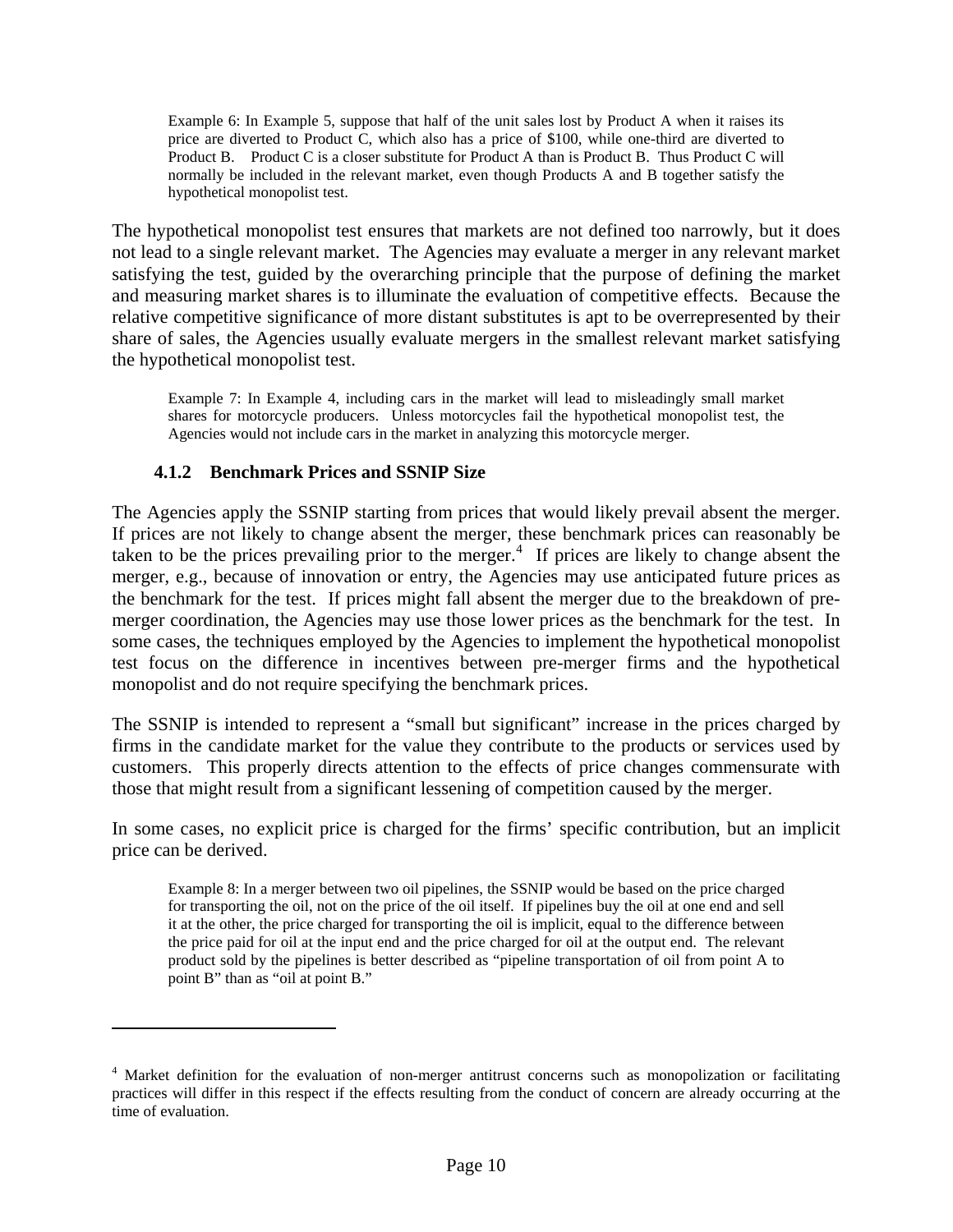Example 9: In a merger between two firms that install computers purchased from third parties, the SSNIP would be based on their fees, not on the price of installed computers. If these firms purchase the computers and charge their customers one package price, the implicit installation fee is equal to the package charge to customers less the price of the computers.

Where explicit or implicit prices for the firms' specific contribution to value can be identified, the Agencies typically use a SSNIP of ten percent of those prices. Where such implicit prices cannot be identified with reasonable clarity, the Agencies instead base the SSNIP on the price paid by customers for the products or services to which the merging firms contribute. In such cases, because the base prices will be larger, a lower SSNIP will normally be used, typically five percent but possibly lower.

Example 10: In Example 9, suppose that the prices paid by the merging firms for computers are opaque, but account for at least 95 percent of the firms' revenues, with profits or implicit fees making up five percent of revenues at most. A five percent SSNIP on the total price paid by clients would at least double those fees or profits. Even if that would be unprofitable for a hypothetical monopolist, significant competitive effects might well be profitable. If the SSNIP is defined as a percentage of the total price paid, a lower percentage will be used.

#### **4.1.3 Implementing the Hypothetical Monopolist Test**

The hypothetical monopolist's incentive to raise prices depends both on the extent to which customers would likely substitute away from the products in the candidate market in response to such a price increase, and on the profit margins earned on those products. The profit margin on incremental units is the difference between price and incremental cost on those units. The Agencies often estimate incremental costs, for example using merging parties' documents or data the merging parties use to make business decisions.

In considering customers' likely responses to higher prices, the Agencies take into account any reasonably available and reliable evidence, including, but not limited to:

- how customers have shifted purchases in the past in response to relative changes in price or other terms and conditions;
- information from buyers, including surveys, concerning how they would respond to price changes;
- the conduct of industry participants, notably:
	- o sellers' business decisions or business documents indicating sellers' informed beliefs concerning how customers would substitute among products in response to relative changes in price;
	- o industry participants' behavior in tracking and responding to price changes by some or all rivals;
- objective information about product characteristics and the costs and delays of switching products, especially switching from products in the candidate market to products outside the candidate market;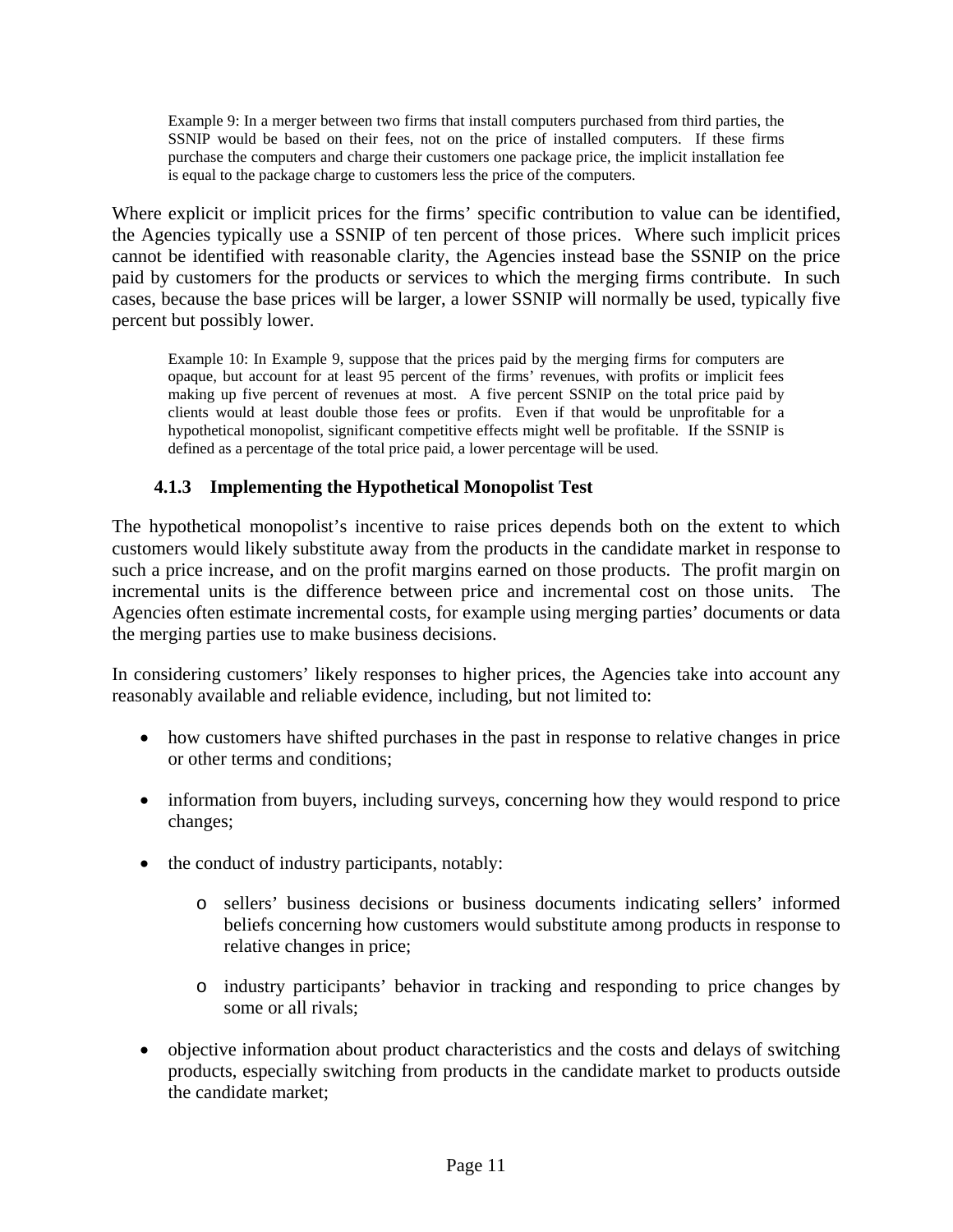- the percentage of sales lost by one product in the candidate market when its price alone rises, that is recaptured by other products in the candidate market, with a higher percentage making a price increase more profitable for the hypothetical monopolist;
- evidence from other industry participants, such as sellers of complementary products;
- legal or regulatory requirements; and
- the influence of downstream competition faced by customers in their output markets.

When the necessary data are available, the Agencies also may consider a "critical loss analysis" to assess the extent to which it corroborates inferences drawn from the evidence noted above. Critical loss analysis asks whether imposing at least a SSNIP on one or more products in a candidate market would raise or lower the hypothetical monopolist's profits. While this "breakeven" analysis differs from the profit-maximizing analysis called for by the hypothetical monopolist test in Section 4.1.1, merging parties sometimes present this type of analysis to the Agencies. A price increase raises profits on sales made at the higher price, but this will be offset to the extent customers substitute away from products in the candidate market. Critical loss analysis compares the magnitude of these two offsetting effects resulting from the price increase. The "critical loss" is defined as the number of lost unit sales that would leave profits unchanged. The "predicted loss" is defined as the number of lost unit sales that the hypothetical monopolist is predicted to lose due to the price increase. The price increase raises the hypothetical monopolist's profits if the predicted loss is less than the critical loss.

The Agencies consider all of the evidence of customer substitution noted above in assessing the predicted loss. The Agencies require that estimates of the predicted loss be consistent with that evidence, including the pre-merger margins of products in the candidate market. Unless the firms are engaging in coordinated interaction (see Section 7), high pre-merger margins normally indicate that each firm's product individually faces demand that is not highly sensitive to price. Higher pre-merger margins thus indicate a smaller predicted loss and make it more likely that the predicted loss is less than the critical loss and that the candidate market satisfies the hypothetical monopolist test.

Even when the evidence necessary to perform the hypothetical monopolist test quantitatively is not available, the conceptual framework of the test provides a useful methodological tool for gathering and analyzing evidence pertinent to customer substitution and to market definition. The Agencies follow the hypothetical monopolist test to the extent possible given the available evidence, bearing in mind that the ultimate goal of market definition is to help determine whether the merger may substantially lessen competition.

## **4.1.4 Product Market Definition with Targeted Customers**

If a hypothetical monopolist could profitably target a subset of customers for price increases, the Agencies may identify relevant markets defined around those targeted customers, to whom a hypothetical monopolist would profitably and separately impose at least a SSNIP. Markets to serve targeted customers are also known as price discrimination markets. In practice the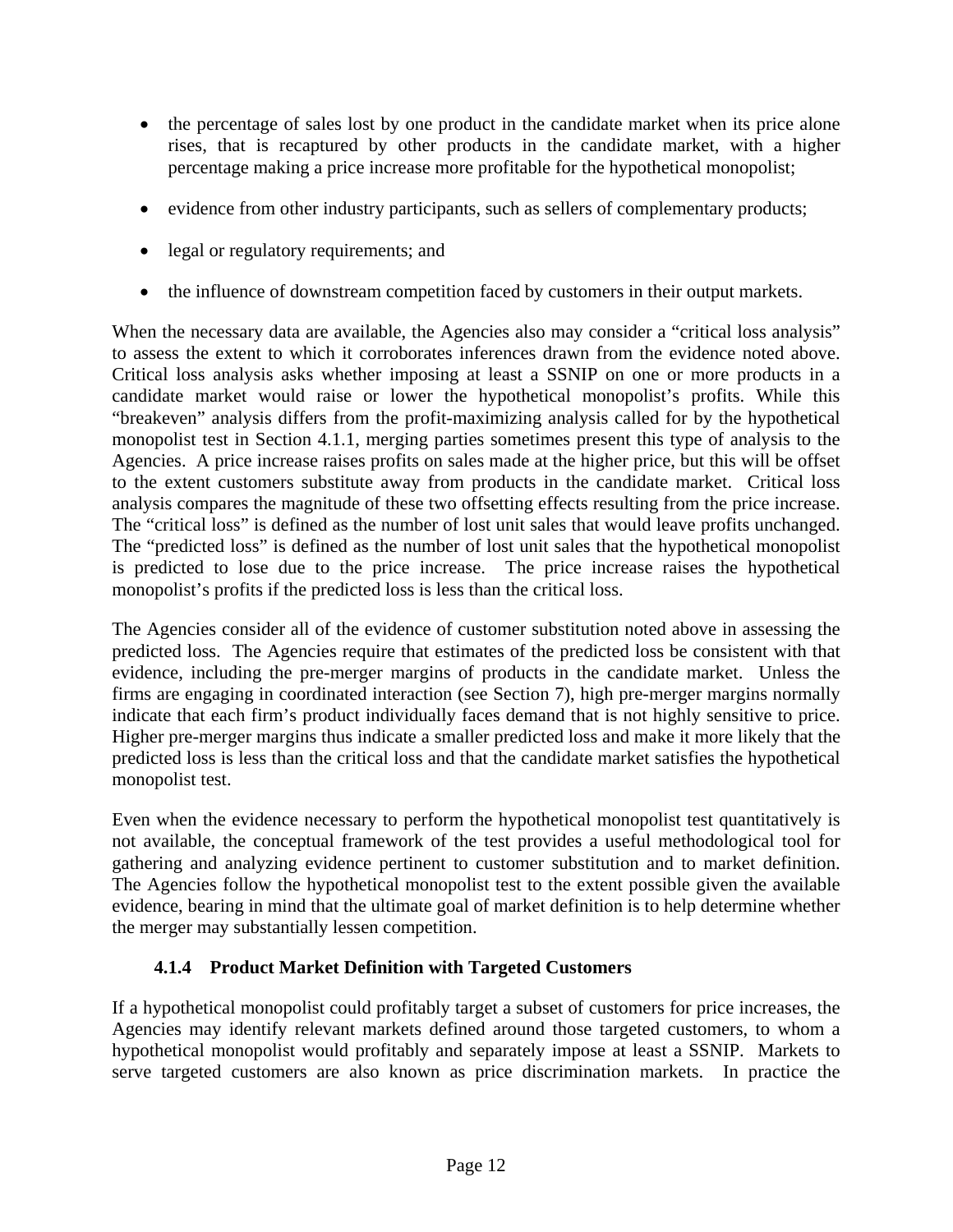Agencies identify price discrimination markets only where they believe there is a realistic prospect of an adverse competitive effect on a group of targeted customers.

Example 11: Glass containers have many uses. In response to a price increase for glass containers, some users would substitute substantially to plastic or metal containers, but baby food manufacturers would not. If a hypothetical monopolist could price separately and limit arbitrage, baby food manufacturers would be vulnerable to targeted increase in the price of glass containers. The Agencies could define a distinct market for glass containers used to package baby food.

The Agencies also often consider markets for targeted customers when prices are individually negotiated and suppliers have information about customers that would allow a hypothetical monopolist to identify customers that are likely to pay a higher price for the relevant product. If prices are negotiated individually with customers, the hypothetical monopolist test may suggest relevant markets that are as narrow as individual customers (see also Section 6.2 on bargaining and auctions). Nonetheless, the Agencies often define markets for groups of targeted customers, i.e., by type of customer, rather than by individual customer. By so doing, the Agencies are able to rely on aggregated market shares that can be more helpful in predicting the competitive effects of the merger.

# *4.2 Geographic Market Definition*

The arena of competition affected by the merger may be geographically bounded if geography limits some customers' willingness or ability to substitute to some products, or some suppliers' willingness or ability to serve some customers. Both supplier and customer locations can affect this. The Agencies apply the principles of market definition described here and in Section 4.1 to define a relevant market with a geographic dimension as well as a product dimension.

The scope of geographic markets often depends on transportation costs. Other factors such as language, regulation, tariff and non-tariff trade barriers, custom and familiarity, reputation, and service availability may impede long-distance or international transactions. The competitive significance of foreign firms may be assessed at various exchange rates, especially if exchange rates have fluctuated in the recent past.

In the absence of price discrimination based on customer location, the Agencies normally define geographic markets based on the locations of suppliers, as explained in subsection 4.2.1. In other cases, notably if price discrimination based on customer location is feasible as is often the case when delivered pricing is commonly used in the industry, the Agencies may define geographic markets based on the locations of customers, as explained in subsection 4.2.2.

#### **4.2.1 Geographic Markets Based on the Locations of Suppliers**

Geographic markets based on the locations of suppliers encompass the region from which sales are made. Geographic markets of this type often apply when customers receive goods or services at suppliers' locations. Competitors in the market are firms with relevant production, sales, or service facilities in that region. Some customers who buy from these firms may be located outside the boundaries of the geographic market.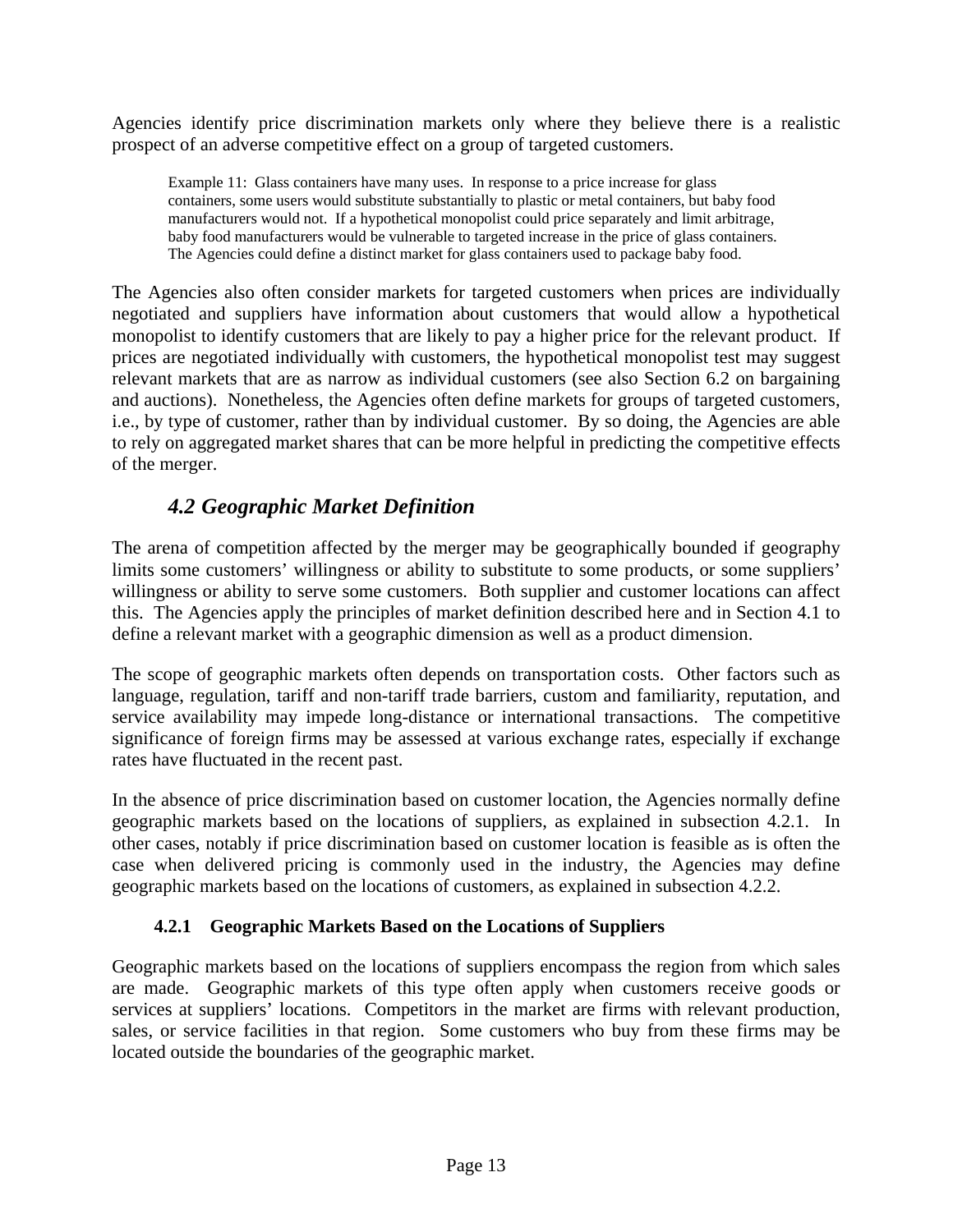The hypothetical monopolist test requires that a hypothetical profit-maximizing firm that was the only present or future producer of the relevant product(s) located in the region would impose at least a SSNIP from at least one location, including at least one location of one of the merging firms. In this exercise the terms of sale for all products produced elsewhere are held constant. A single firm may operate in a number of different geographic markets, even for a single product.

Example 12: The merging parties both have manufacturing plants in City X. The relevant product is expensive to transport and suppliers price their products for pickup at their locations . Rival plants are some distance away in City Y. A hypothetical monopolist controlling all plants in City X could profitably impose a SSNIP at these plants. Competition from more distant plants would not defeat the price increase because supplies coming from more distant plants require expensive transportation. The relevant geographic market is defined around the plants in City X.

When the geographic market is defined based on supplier locations, sales made by suppliers located in the geographic market are counted, regardless of the location of the customer making the purchase.

In considering likely reactions of customers to price increases for the relevant product(s) imposed in a candidate geographic market, the Agencies consider any reasonably available and reliable evidence, including:

- how customers have shifted purchases in the past between different geographic locations in response to relative changes in price or other terms and conditions;
- the cost and difficulty of transporting the product (or the cost and difficulty of a customer traveling to a seller's location), in relation to its price;
- whether suppliers need a presence near customers to provide service or support;
- evidence on whether sellers base business decisions on the prospect of customers switching between geographic locations in response to relative changes in price or other competitive variables;
- the costs and delays of switching from suppliers in the candidate geographic market to suppliers outside the candidate geographic market; and
- the influence of downstream competition faced by customers in their output markets.

#### **4.2.2 Geographic Markets Based on the Locations of Customers**

<u>.</u>

When the hypothetical monopolist could discriminate based on customer location, the Agencies may define geographic markets based on the locations of targeted customers.<sup>[5](#page-13-0)</sup> Geographic markets of this type often apply when suppliers deliver their products or services to customers' locations. Geographic markets of this type encompass the region into which sales are made.

<span id="page-13-0"></span> $<sup>5</sup>$  For customers operating in multiple locations, only those customer locations within the targeted zone are included</sup> in the market.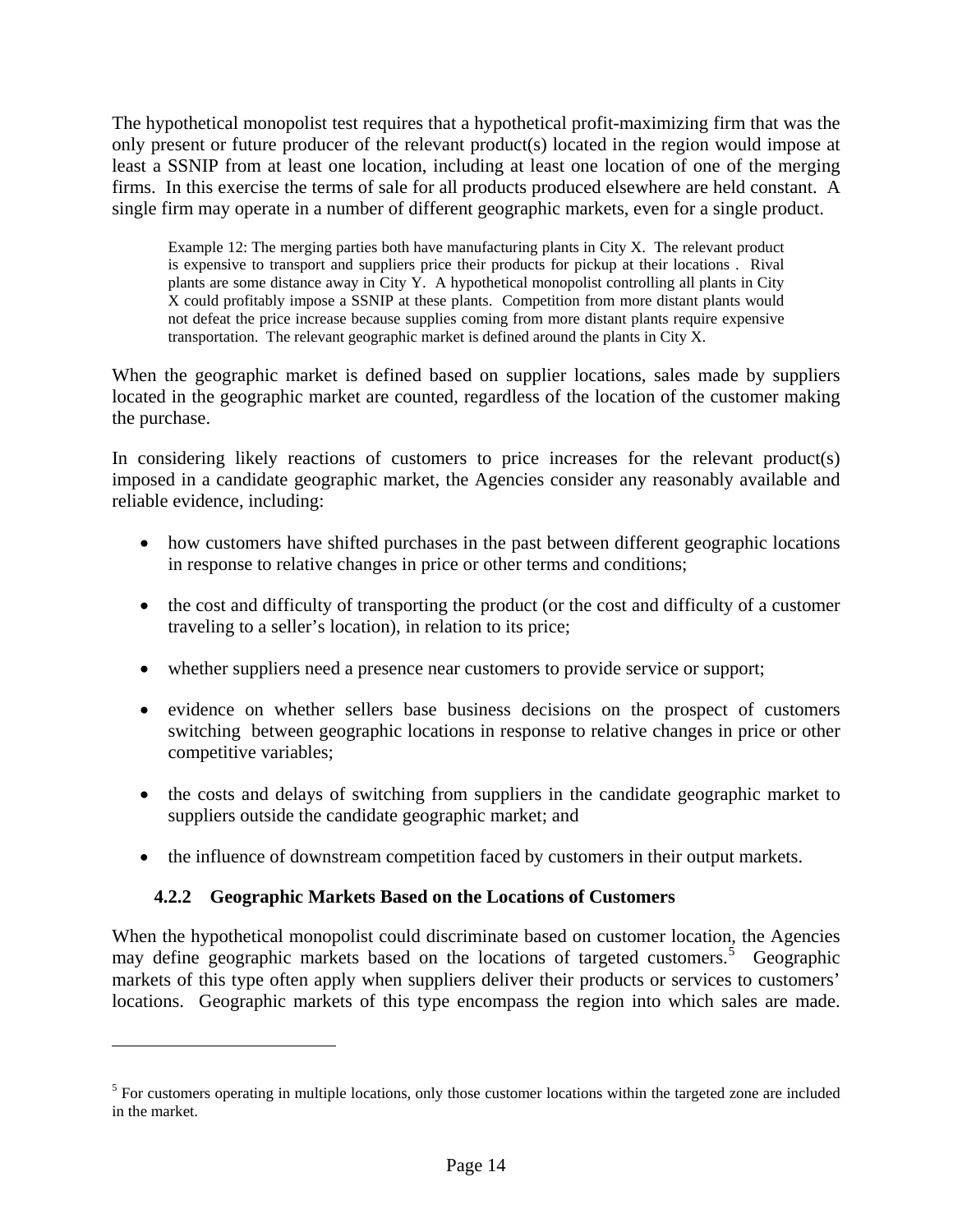Competitors in the market are firms that sell to customers in the specified region. Some suppliers that sell into the relevant market may be located outside the boundaries of the geographic market.

Example 13: Customers require local sales and support. Suppliers have sales and service operations in many geographic areas and can discriminate based on customer location. The geographic market can be defined around the locations of customers.

Example 14: The merging parties both have manufacturing plants in City X. The relevant product is expensive to transport, and producers deliver the product to customers. Rival plants are some distance away in City Y. Customers are located in both City X and City Y. The merger will allow the merged firm to profitably elevate the price to customers in City  $X$ , where the merging firms are the two suppliers with the lowest delivered cost. Customers in City X are the targeted customers. But the merger will not allow the merged firm to elevate the price to customers in City Y, where it will continue to face effective competition from the suppliers located there. The relevant geographic market is defined around customers in City X. This can be a well-defined market even if a uniform SSNIP imposed by all plants in City X would be not be profitable due to the loss of sales to customers in City Y.

When the geographic market is defined based on customer locations, sales made to those customers are counted, regardless of the location of the supplier making those sales.

Example 15: Customers in the United States must use products approved by U.S. regulators. Foreign customers use products not approved by U.S. regulators. The relevant product market consists of products approved by U.S. regulators. The geographic market is defined around U.S. customers. Any sales made to U.S. customers by foreign suppliers are included in the market, and those foreign suppliers are participants in the U.S. market even though located outside it.

## **5. Market Participants, Market Shares, and Market Concentration**

The Agencies normally consider measures of market shares and market concentration as part of their evaluation of competitive effects. The Agencies evaluate market shares and concentration in conjunction with other reasonably available and reliable evidence for the ultimate purpose of determining whether a merger may substantially lessen competition.

Market shares can directly influence firms' competitive incentives. For example, if a price reduction to gain new customers would also apply to a firm's existing customers, a firm with a large market share may be more reluctant to implement a price reduction than one with a small share. Likewise, a firm with a large market share may not feel pressure to reduce price even if a smaller rival does. Market shares also can reflect firms' capabilities. For example, a firm with a large market share may be able to expand output rapidly by a larger absolute amount than can a small firm. Similarly, a large market share tends to indicate low costs, an attractive product, or both.

## *5.1 Market Participants*

All firms that currently earn revenues in the relevant market are considered market participants. Vertically integrated firms are also included to the extent that their inclusion accurately reflects their competitive significance. Firms not currently earning revenues in the relevant market, but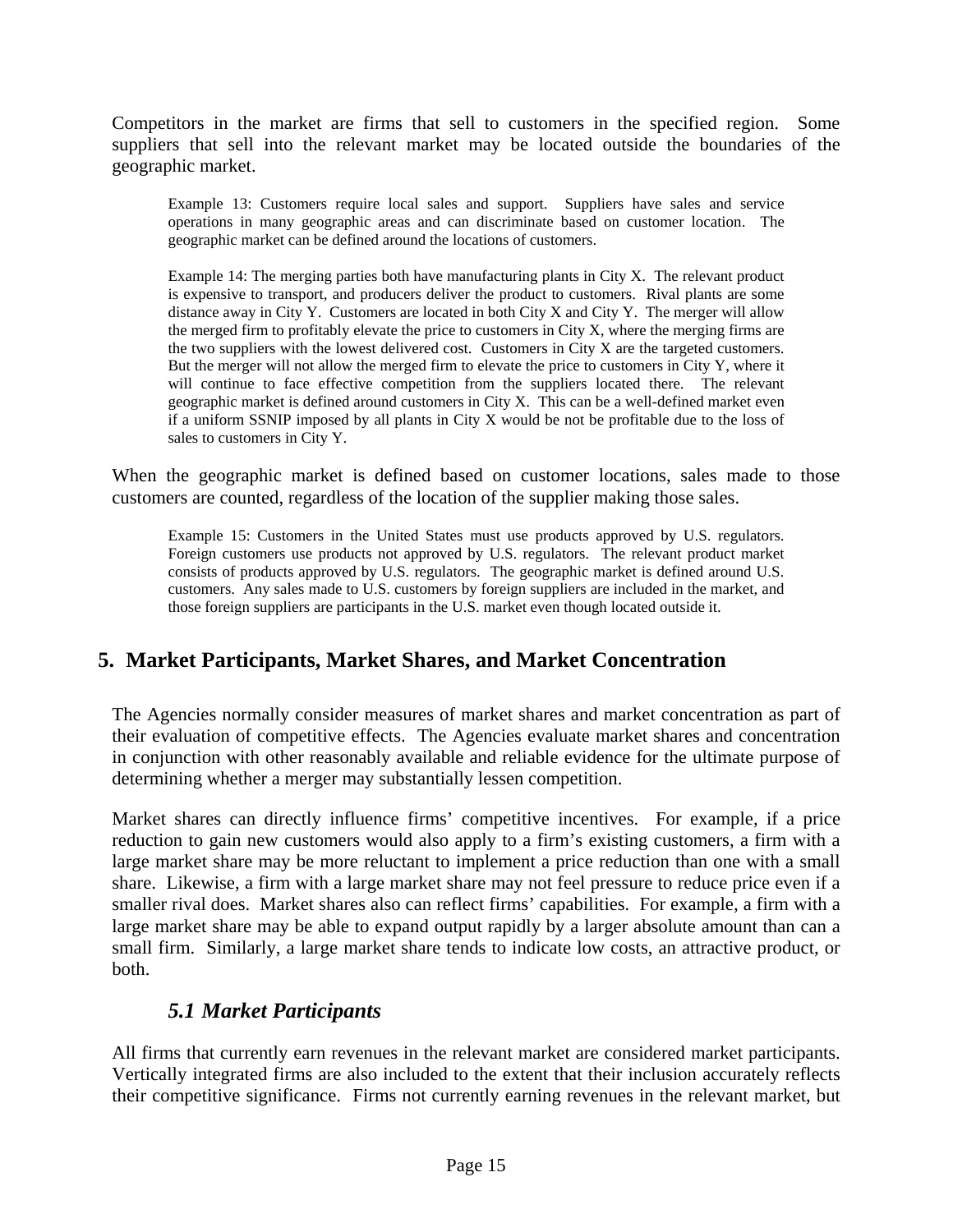that have committed to entering the market in the near future, are also considered market participants.

Firms that are not current producers in a relevant market, but that would very likely provide rapid supply responses with direct competitive impact in the event of a SSNIP, are also considered market participants. These firms are termed "rapid entrants." Entry that would take place more slowly in response to adverse competitive effects is considered in Section 9.

Firms that produce the relevant product but do not sell it in the relevant geographic market may be rapid entrants. Other things equal, such firms are most likely to be rapid entrants if they are close to the geographic market.

Example 16: Farm A grows tomatoes half-way between Cities X and Y. Currently, it ships its tomatoes to City X because prices there are 2% higher. Previously it has varied the destination of its shipments in response to small price variations. Farm A would likely be a rapid entrant participant in a market for tomatoes in City Y.

Example 17: Firm B has bid multiple times to supply milk to School District S, and actually supplies milk to schools in some adjacent areas. It has never won a bid in School District S, but is well qualified to serve that district and has often nearly won. Firm B would be counted as a rapid entrant in a market for school milk in School District S.

More generally, if the relevant market is defined around targeted customers, firms that produce relevant products but do not sell them to those customers may be rapid entrants if they can easily and rapidly begin selling to the targeted customers.

Firms that clearly possess the necessary assets to supply into the relevant market rapidly may also be rapid entrants. In markets for relatively homogeneous goods where a supplier's ability to compete depends predominantly on its costs and its capacity, and not on other factors such as experience or reputation in the relevant market, a supplier with efficient idle capacity, or readily available "swing" capacity currently used in adjacent markets that can easily and profitably be shifted to serve the relevant market, may be a rapid entrant.<sup>[6](#page-15-0)</sup> However, idle capacity may be inefficient, and capacity used in adjacent markets may not be available, so a firm's possession of swing capacity alone does not make that firm a rapid entrant.

## *5.2 Market Shares*

 $\overline{a}$ 

The Agencies normally calculate market shares for all firms that currently produce products in the relevant market, subject to the availability of data. The Agencies also calculate market shares for other market participants if this can be done to reliably reflect their competitive significance.

Market concentration and market share data are normally based on historical evidence. However, recent or ongoing changes in market conditions may indicate that the current market share of a

<span id="page-15-0"></span><sup>&</sup>lt;sup>6</sup> If this type of supply side substitution is nearly universal among the firms selling one or more of a group of products, the Agencies may use an aggregate description of markets for those products as a matter of convenience.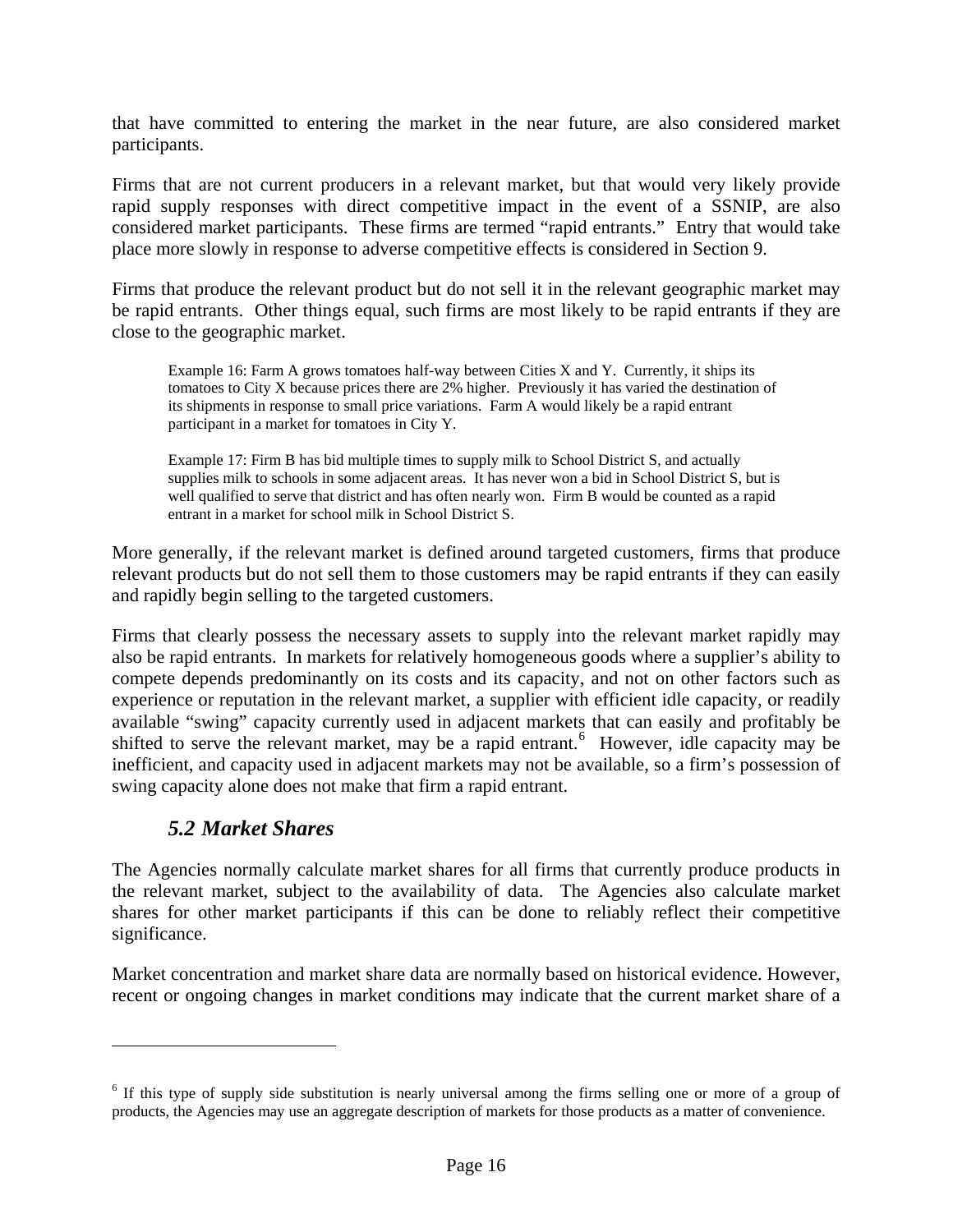particular firm either understates or overstates the firm's future competitive significance. The Agencies consider reasonably predictable effects of recent or ongoing changes in market conditions when calculating and interpreting market share data. For example, if a new technology that is important to long-term competitive viability is available to other firms in the market, but is not available to a particular firm, the Agencies may conclude that that firm's historical market share overstates its future competitive significance. The Agencies may project historical market shares into the foreseeable future when this can be done reliably.

The Agencies measure market shares based on the best available indicator of firms' future competitive significance in the relevant market. This may depend upon the type of competitive effect being considered, and on the availability of data. Typically, annual data are used, but where individual transactions are large and infrequent so annual data may be unrepresentative, the Agencies may measure market shares over a longer period of time.

In most contexts, the Agencies measure each firm's market share based on its actual or projected revenues in the relevant market. Revenues in the relevant market tend to be the best measure of attractiveness to customers, since they reflect the real-world ability of firms to surmount all of the obstacles necessary to offer products on terms and conditions that are attractive to customers. In cases where one unit of a low-priced product can substitute for one unit of a higher-priced product, unit sales may measure competitive significance better than revenues. For example, a new, much less expensive product may have great competitive significance if it substantially erodes the revenues earned by older, higher-priced products, even if it earns relatively few revenues. In cases where customers sign long-term contracts, face switching costs, or tend to reevaluate their suppliers only occasionally, revenues earned from recently acquired customers may better reflect the competitive significance of suppliers than do total revenues.

In markets for homogeneous products, a firm's competitive significance may derive principally from its ability and incentive to rapidly expand production in the relevant market in response to a price increase or output reduction by others in that market. As a result, a firm's competitive significance may depend upon its level of readily available capacity to serve the relevant market if that capacity is efficient enough to make such expansion profitable. In such markets, capacities or reserves may better reflect the future competitive significance of suppliers than revenues, and the Agencies may calculate market shares using those measures. Market participants that are not current producers may then be assigned positive market shares, but only if a measure of their competitive significance properly comparable to that of current producers is available. When market shares are measured based on firms' readily available capacities, the Agencies do not include capacity that is committed or so profitably employed outside the relevant market, or so high-cost, that it would not likely be used to respond to a SSNIP in the relevant market.

When the Agencies define markets serving targeted customers, these same principles are used to measure market shares, as they apply to those customers. In most contexts, each firm's market share is based on its actual or projected revenues from the targeted customers. However, the Agencies may instead measure market shares based on revenues from a broader group of customers if doing so would more accurately reflect the competitive significance of different suppliers in the relevant market. Revenues earned from a broader group of customers may also be used when better data are thereby available.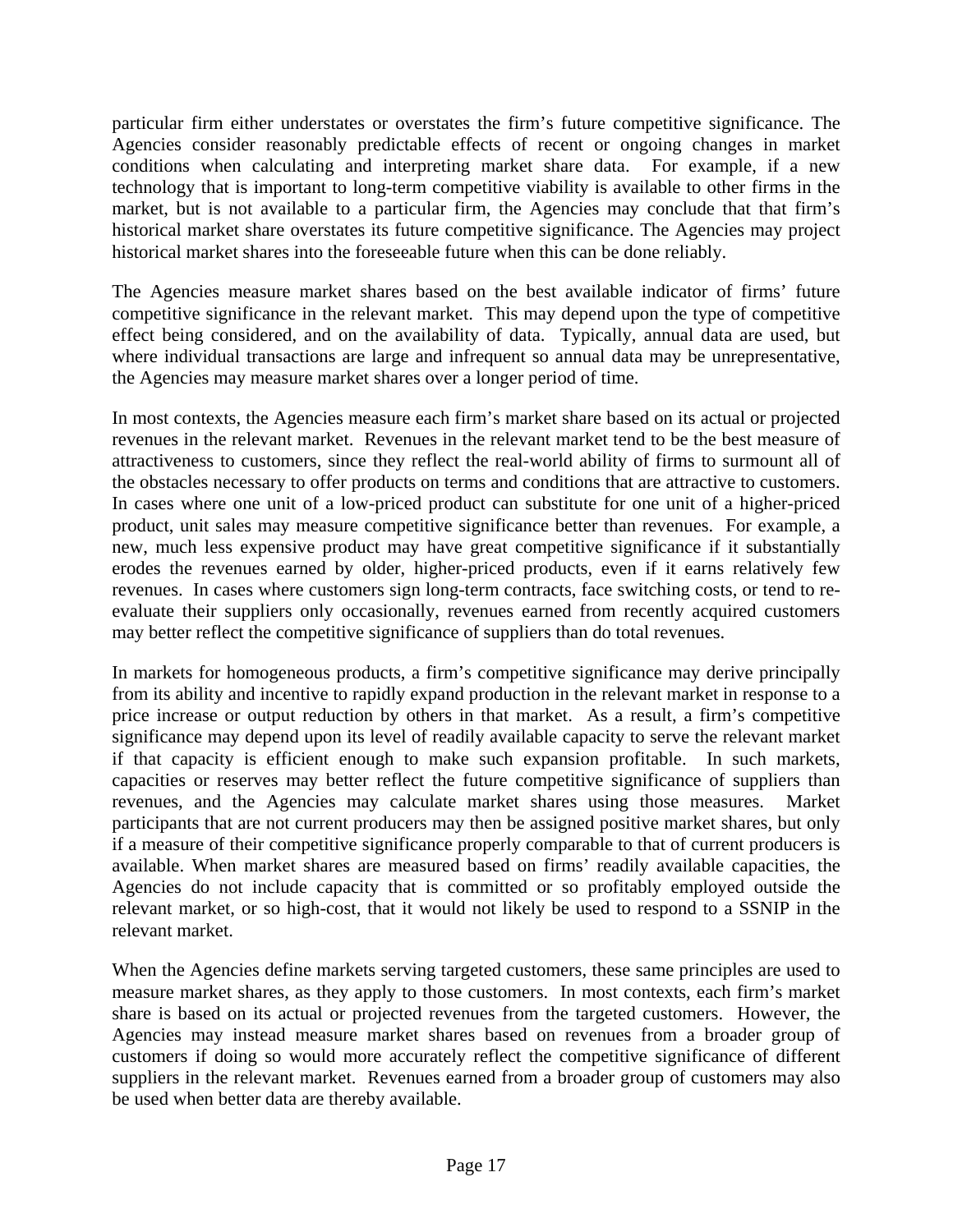#### *5.3 Market Concentration*

 $\overline{a}$ 

Market concentration is often one useful indicator of the likely competitive effects of a merger. In evaluating market concentration, the Agencies consider both the post-merger level of market concentration and the change in concentration resulting from a merger. Market shares may not fully reflect the competitive significance of firms in the market or the impact of a merger. They are used in conjunction with other evidence of competitive effects. See Sections 6 and 7.

In analyzing mergers between an incumbent and a recent or potential entrant, to the extent the Agencies use the change in concentration to evaluate competitive effects, they will do so using projected market shares. A merger between an incumbent and a potential entrant can raise significant competitive concerns. The lessening of competition resulting from such a merger is more likely to be substantial, the larger is the market share of the incumbent, the greater is the competitive significance of the potential entrant, and the greater is the competitive threat posed by this potential entrant relative to others.

The Agencies give more weight to market concentration when market shares have been stable over time, especially in the face of historical changes in relative prices or costs. If a firm has retained its market share even after its price has increased relative to those of its rivals, that firm already faces limited competitive constraints, making it less likely that its remaining rivals will replace the competition lost if one of that firm's important rivals is eliminated due to a merger. By contrast, even a highly concentrated market can be very competitive if market shares fluctuate substantially over short periods of time in response to changes in competitive offerings. However, if competition by one of the merging firms has significantly contributed to these fluctuations, perhaps because it has acted as a maverick, the Agencies will consider whether the merger will enhance market power by combining that firm with one of its significant rivals.

The Agencies may measure market concentration using the number of significant competitors in the market. This measure is most useful when there is a gap in market share between significant competitors and smaller rivals or when it is difficult to measure revenues in the relevant market. The Agencies also may consider the combined market share of the merging firms as an indicator of the extent to which others in the market may not be able readily to replace competition between the merging firms that is lost through the merger.

The Agencies often calculate the Herfindahl-Hirschman Index ("HHI") of market concentration. The HHI is calculated by summing the squares of the individual firms' market shares,<sup>[7](#page-17-0)</sup> and thus gives proportionately greater weight to the larger market shares. When using the HHI, the Agencies consider both the post-merger level of the HHI and the increase in the HHI resulting

<span id="page-17-0"></span><sup>&</sup>lt;sup>7</sup> For example, a market consisting of four firms with market shares of 30 percent, 30 percent, 20 percent and 20 percent has an HHI of  $2600 (30^2 + 30^2 + 20^2 + 20^2 = 2600)$ . The HHI ranges from 10,000 (in the case of a pure monopoly) to a number approaching zero (in the case of an atomistic market). Although it is desirable to include all firms in the calculation, lack of information about firms with small shares is not critical because such firms do not affect the HHI significantly.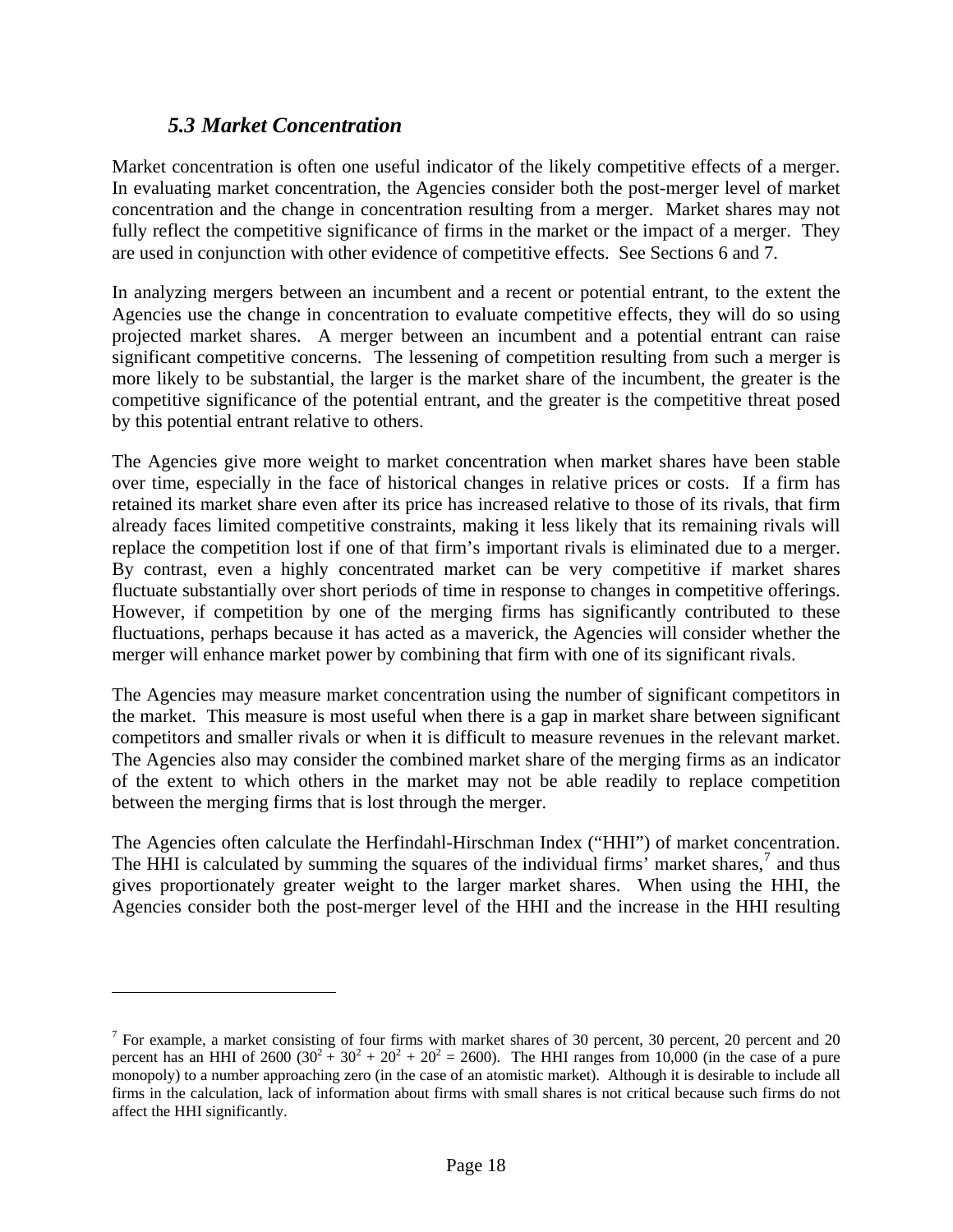from the merger. The increase in the HHI is equal to twice the product of the market shares of the merging firms. $8$ 

Based on their experience, the Agencies generally classify markets into three types:

• Unconcentrated Markets: HHI below 1500

 $\overline{a}$ 

- Moderately Concentrated Markets: HHI between 1500 and 2500
- Highly Concentrated Markets: HHI above 2500

When using HHI measures, the Agencies employ the following general standards for the relevant markets they have defined:

- *Small Change in Concentration:* Mergers involving an increase in the HHI of less than 100 points are unlikely to have adverse competitive effects and ordinarily require no further analysis.
- *Unconcentrated Markets:* Mergers resulting in unconcentrated markets are unlikely to have adverse competitive effects and ordinarily require no further analysis.
- *Moderately Concentrated Markets:* Mergers resulting in moderately concentrated markets that involve an increase in the HHI of more than 100 points potentially raise significant competitive concerns and often warrant scrutiny.
- *Highly Concentrated Markets*. Mergers resulting in highly concentrated markets that involve an increase in the HHI of between 100 points and 200 points potentially raise significant competitive concerns and often warrant scrutiny. Mergers resulting in highly concentrated markets that involve an increase in the HHI of more than 200 points will be presumed to be likely to enhance market power. The presumption may be rebutted by persuasive evidence showing that the merger is unlikely to enhance market power.

The purpose of these thresholds is not to provide a rigid screen to separate acceptable mergers from anticompetitive transactions, although high levels of concentration do raise concerns. Rather, they provide one way to identify those mergers for which it is particularly important to examine whether other competitive factors confirm, reinforce, or would counteract the potentially harmful effects of increased concentration. The higher the post-merger HHI and the increase in the HHI, the greater is the likelihood that the Agencies will request additional information to conduct their analysis.

<span id="page-18-0"></span> $8$  For example, the merger of firms with shares of 5 percent and 10 percent of the market would increase the HHI by 100 (5 x 10 x 2 = 100).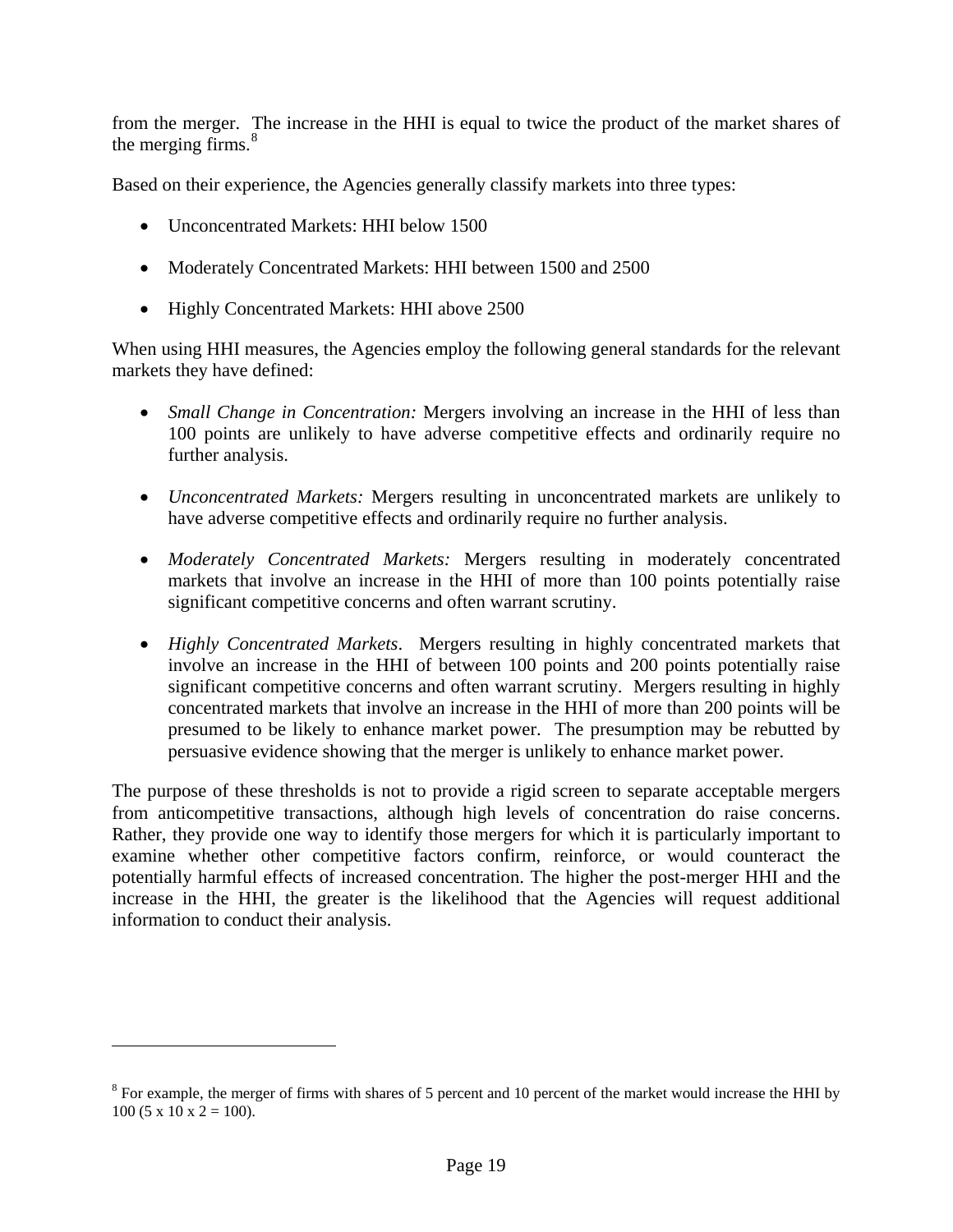# **6. Unilateral Effects**

The elimination of competition between two firms that results from their merger may alone constitute a substantial lessening of competition. Such unilateral effects are most apparent in a merger to monopoly in a relevant market, but are by no means limited to that case.

Several common types of unilateral effects are discussed in this section. Section 6.1 discusses unilateral price effects in markets with differentiated products. Section 6.2 discusses unilateral effects in markets where sellers negotiate with buyers or prices are determined through auctions. Section 6.3 discusses unilateral effects relating to reductions in output or capacity in markets for relatively homogeneous products. Section 6.4 discusses unilateral effects arising from diminished innovation or reduced product variety. These effects do not exhaust the types of possible unilateral effects; for example, exclusionary unilateral effects also can arise.

A merger may result in different unilateral effects along different dimensions of competition. For example, a merger may increase prices in the short term but not raise longer-term concerns about innovation, either because rivals will provide sufficient innovation competition or because the merger will generate cognizable research and development efficiencies. See Section 10.

## *6.1 Pricing of Differentiated Products*

In differentiated product industries, some products can be very close substitutes and compete strongly with each other, while other products are more distant substitutes and compete less strongly. For example, one high-end product may compete much more directly with another high-end product than with any low-end product.

A merger between firms selling differentiated products may diminish competition by enabling the merged firm to profit by unilaterally raising the price of one or both products above the premerger level. Some of the sales lost due to the price rise will merely be diverted to the product of the merger partner and, depending on relative margins, capturing such sales loss through merger may make the price increase profitable even though it would not have been profitable prior to the merger.

The extent of direct competition between the products sold by the merging parties is central to the evaluation of unilateral price effects. Unilateral price effects are greater, the more the buyers of products sold by one merging firm consider products sold by the other merging firm to be their next choice. The Agencies consider any reasonably available and reliable information to evaluate the extent of direct competition between the products sold by the merging firms. This includes documentary and testimonial evidence, win/loss reports and evidence from discount approval processes, customer switching patterns, and customer surveys. The types of evidence relied on often overlap substantially with the types of evidence of customer substitution relevant to the hypothetical monopolist test. See Section 4.1.1.

Substantial unilateral price elevation post-merger for a product formerly sold by one of the merging firms normally requires that a significant fraction of the customers purchasing that product view products formerly sold by the other merging firm as their next choice. However, unless pre-merger margins between price and incremental cost are low, that significant fraction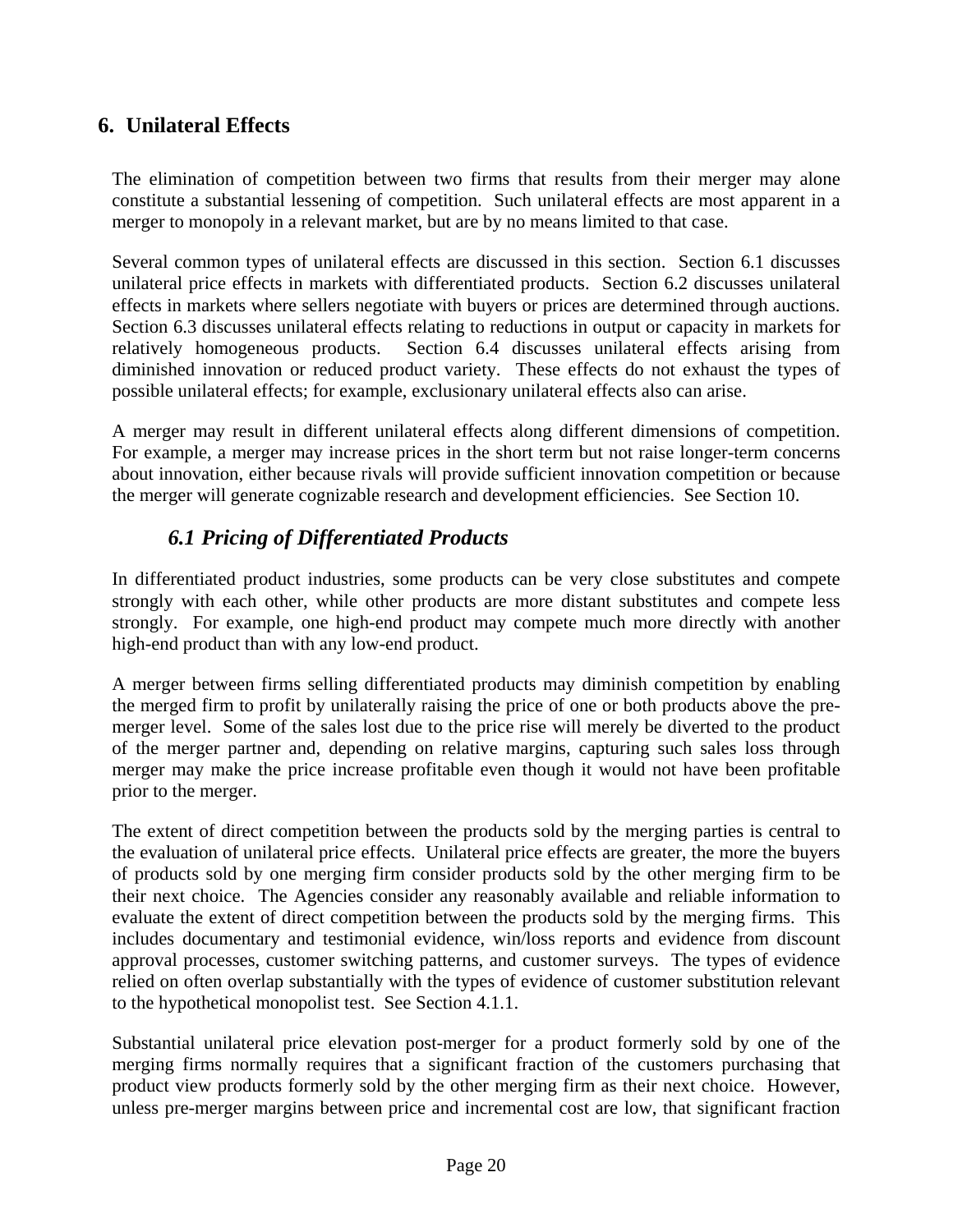need not approach a majority. A merger may produce significant unilateral effects for a given product even though many more sales are diverted to products sold by non-merging firms than to products previously sold by the merger partner.

Example 18: In Example 6, the merged entity controlling Products A and B would raise prices 10%, given the product offerings and prices of other firms. In that example, one-third of the sales lost by Product A when its price alone is raised are diverted to Product B.

In some cases, the Agencies may seek to quantify the extent of direct competition between a product sold by one merging firm and a second product sold by the other merging firm by estimating the diversion ratio from the first product to the second product. The diversion ratio is the fraction of unit sales lost by the first product due to an increase in its price that would be diverted to the second product. Diversion ratios between products sold by one merging firm and products sold by the other merging firm can be very informative for assessing unilateral price effects, with higher diversion ratios indicating a greater likelihood of such effects. Diversion ratios between products sold by merging firms and those sold by non-merging firms have at most secondary predictive value.

Adverse unilateral price effects can arise when the merger gives the merged entity an incentive to raise the price of a product previously sold by one merging firm and thereby divert sales to products previously sold by the other merging firm, boosting the profits on the latter products. Taking as given other prices and product offerings, that boost to profits is equal to the value to the merged firm of the sales diverted to those products. The value of sales diverted to a product is equal to the number of units diverted to that product multiplied by the margin between price and incremental cost on that product. In some cases, where sufficient information is available, the Agencies assess the value of diverted sales, which can serve as an indicator of the upward pricing pressure on the first product resulting from the merger. Diagnosing unilateral price effects based on the value of diverted sales need not rely on market definition or the calculation of market shares and concentration. The Agencies rely much more on the value of diverted sales than on the level of the HHI for diagnosing unilateral price effects in markets with differentiated products.

Where sufficient data are available, the Agencies may construct economic models designed to quantify the unilateral price effects resulting from the merger. These models often include independent price responses by non-merging firms. These merger simulation methods need not rely on market definition. The Agencies do not treat merger simulation evidence as conclusive in itself, and they place more weight on whether their merger simulations consistently predict substantial price increases than on the precise prediction of any single simulation.

A merger is unlikely to generate substantial unilateral price increases if non-merging parties offer very close substitutes for the products offered by the merging firms. In some cases, nonmerging firms may be able to reposition their products to offer close substitutes for the products offered by the merging firms. Repositioning is a supply side response that is evaluated much like entry, with consideration given to timeliness, likelihood, and sufficiency. See Section 9. The Agencies consider whether repositioning would be sufficient to deter or counteract what otherwise would be significant anticompetitive unilateral effects from a differentiated products merger.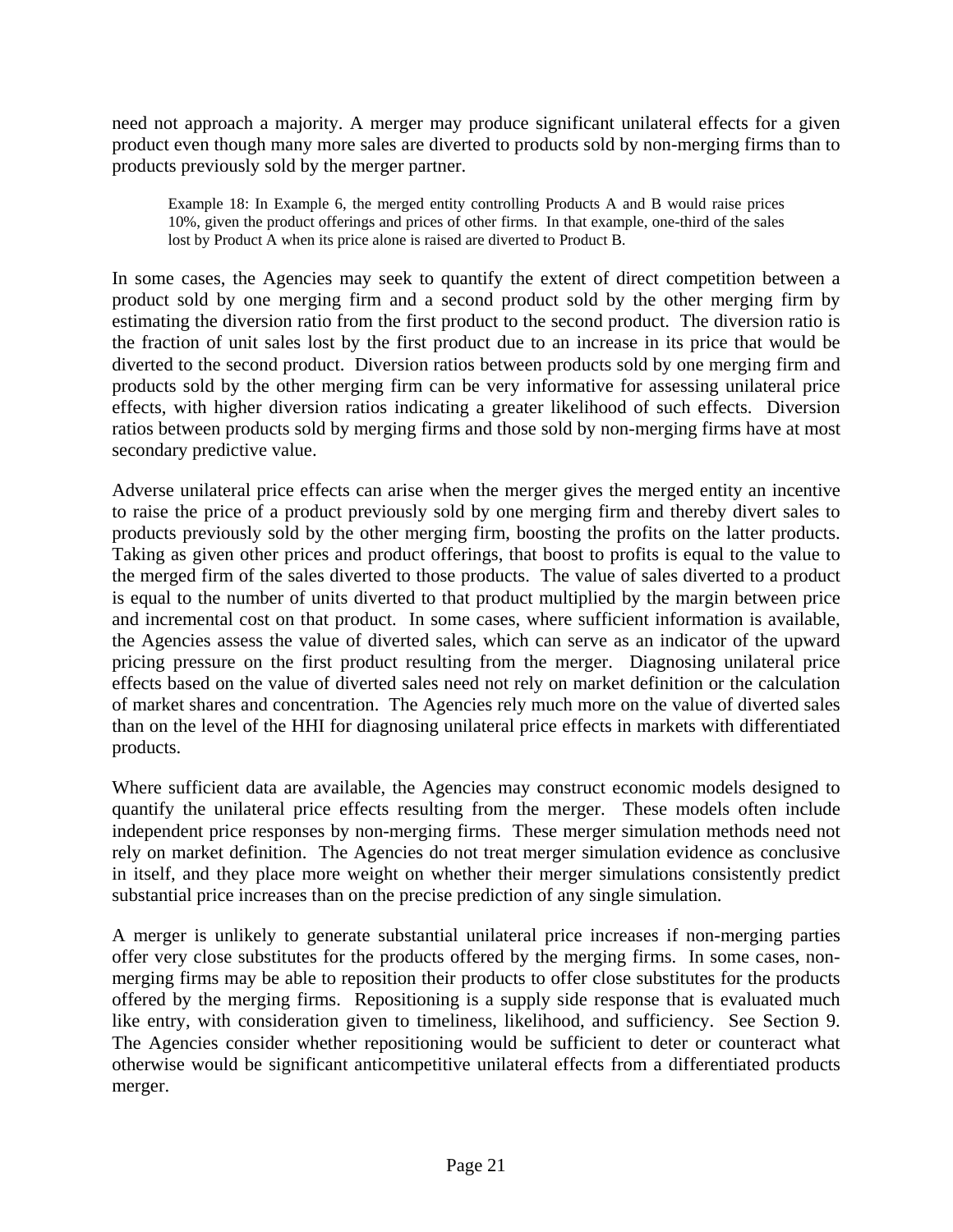## *6.2 Bargaining and Auctions*

In many industries, especially those involving intermediate goods and services, buyers and sellers negotiate to determine prices and other terms of trade. In that process, buyers commonly negotiate with more than one seller, and may play sellers off against one another. Some highly structured forms of such competition are known as auctions. Negotiations often combine aspects of an auction with aspects of one-on-one negotiation, although pure auctions are sometimes used in government procurement and elsewhere.

A merger between two competing sellers prevents buyers from playing those sellers off against each other in negotiations. This alone can significantly enhance the ability and incentive of the merged entity to obtain a result more favorable to it, and less favorable to the buyer, than the merging firms would have offered separately absent the merger. The Agencies analyze unilateral effects of this type using similar approaches to those described in Section 6.1.

Anticompetitive unilateral effects in these settings are likely in proportion to the frequency or probability with which, prior to the merger, one of the merging sellers had been the runner-up when the other won the business. These effects also are likely to be greater, the greater advantage the runner-up merging firm has over other suppliers in meeting customers' needs. These effects also tend to be greater, the more profitable were the pre-merger winning bids. All of these factors are likely to be small if there are many equally placed bidders.

The mechanisms of these anticompetitive unilateral effects, and the indicia of their likelihood, differ somewhat according to the bargaining practices used, the auction format, and the sellers' information about one another's costs and about buyers' preferences. For example, when the merging sellers are likely to know which buyers they are best and second best placed to serve, any anticompetitive unilateral effects are apt to be targeted at those buyers; when sellers are less well informed, such effects are more apt to be spread over a broader class of buyers.

# *6.3 Capacity and Output for Homogeneous Products*

In markets involving relatively undifferentiated products, the Agencies may evaluate whether the merged firm will find it profitable unilaterally to suppress output and elevate the market price. A firm may leave capacity idle, refrain from building or obtaining capacity that would have been obtained absent the merger, or eliminate pre-existing production capabilities. A firm may also divert the use of capacity away from one relevant market and into another so as to raise the price in the former market. The competitive analyses of these alternative modes of output suppression may differ.

A unilateral output suppression strategy is more likely to be profitable when: (1) the merged firm's market share is relatively high; (2) the share of the merged firm's output already committed for sale at prices unaffected by the output suppression is relatively low; (3) the margin on the suppressed output is relatively low; (4) the supply responses of rivals are relatively small; and  $(5)$  the market elasticity of demand is relatively low.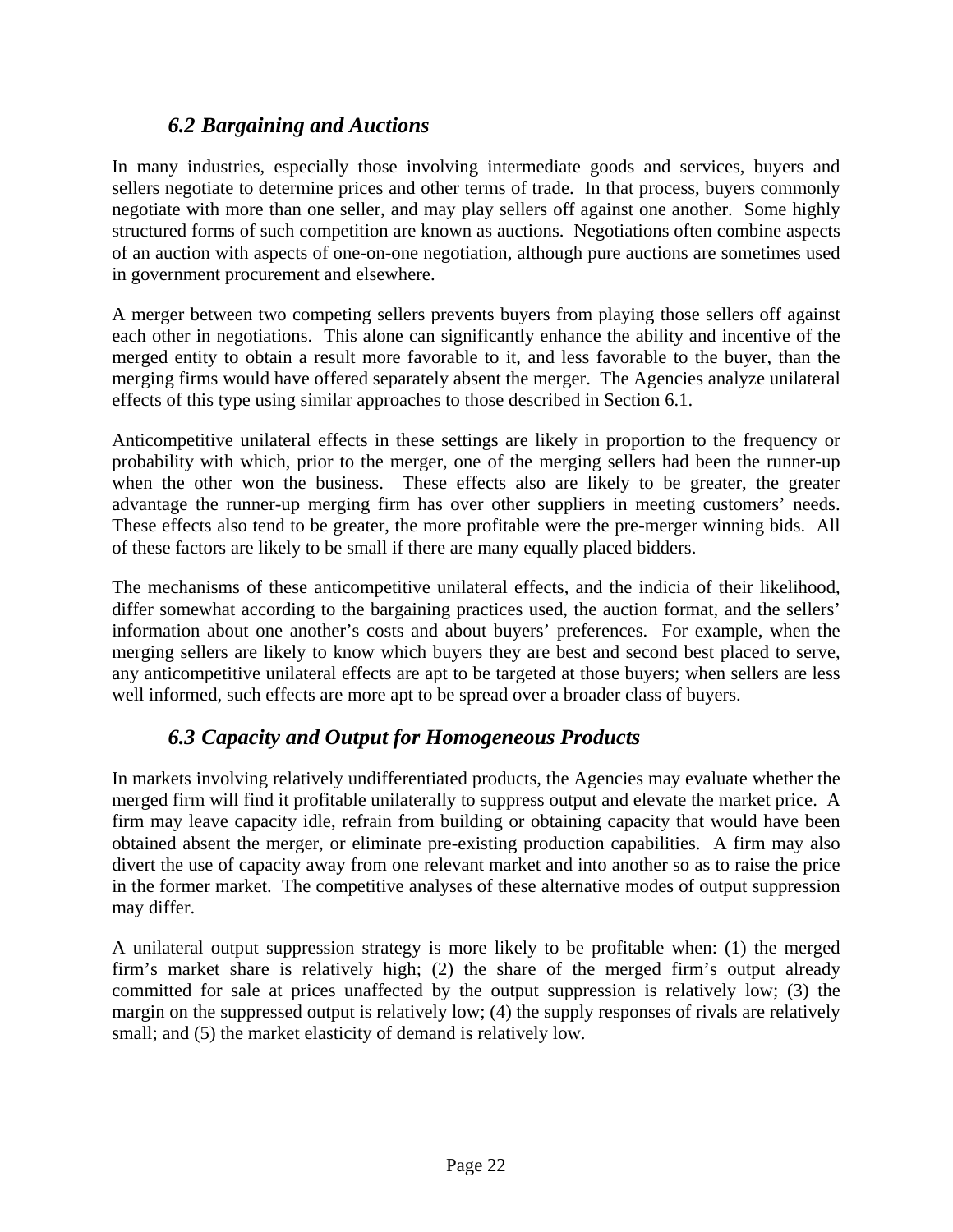A merger may provide the merged firm a larger base of sales on which to benefit from the resulting price rise, or it may eliminate a competitor that otherwise could have expanded its output in response to the price rise.

Example 19: Firms A and B both produce an industrial commodity and propose to merge. The demand for this commodity is insensitive to price. Firm A is the market leader. Firm B produces substantial output, but its operating margins are low because it operates high-cost plants. The other suppliers are operating very near capacity. The merged firm has an incentive to reduce output at the high-cost plants, perhaps shutting down some of that capacity, thus driving up the price it receives on the remainder of its output. The merger harms customers, notwithstanding that the merged firm shifts some output from high-cost plants to low-cost plants.

In some cases, a merger between a firm with a substantial share of the sales in the market and a firm with significant excess capacity to serve that market can make an output suppression strategy profitable.<sup>[9](#page-22-0)</sup> This can occur even if the firm with the excess capacity has a relatively small share of sales, if that firm's ability to expand, and thus keep price from rising, has been making an output suppression strategy unprofitable for the firm with the larger market share.

## *6.4 Innovation and Product Variety*

 $\overline{a}$ 

Competition often spurs firms to innovate. The Agencies may consider whether a merger is likely to diminish innovation competition by encouraging the merged firm to curtail its innovative efforts below the level that would prevail in the absence of the merger. That curtailment of innovation could take the form of reduced incentive to continue with an existing product-development effort or reduced incentive to initiate development of new products.

The first of these effects is most likely to occur if at least one of the merging firms is engaging in efforts to introduce new products that would capture substantial revenues from the other merging firm. The second, longer-run effect is most likely to occur if at least one of the merging firms has capabilities that are likely to lead it to develop new products in the future that would capture substantial revenues from the other merging firm. The Agencies therefore also consider whether a merger will diminish innovation competition by combining two of a very small number of firms with the strongest capabilities to successfully innovate in a specific direction.

The Agencies evaluate the extent to which successful innovation by one merging firm is likely to take sales from the other, and the extent to which post-merger incentives for future innovation will be lower than those that would prevail in absence of the merger. The Agencies also consider whether the merger is likely to enable innovation that would not otherwise take place, by bringing together complementary capabilities that cannot be otherwise combined or for some other merger-specific reason. See Section 10.

The Agencies also consider whether a merger is likely to give the merged firm an incentive to cease offering one of the relevant products sold by the merging parties. Not all reductions in variety following a merger are anticompetitive; some may reflect efficient consolidation of

<span id="page-22-0"></span><sup>&</sup>lt;sup>9</sup> Such a merger also can cause adverse coordinated effects, especially if the acquired firm with excess capacity was disrupting effective coordination.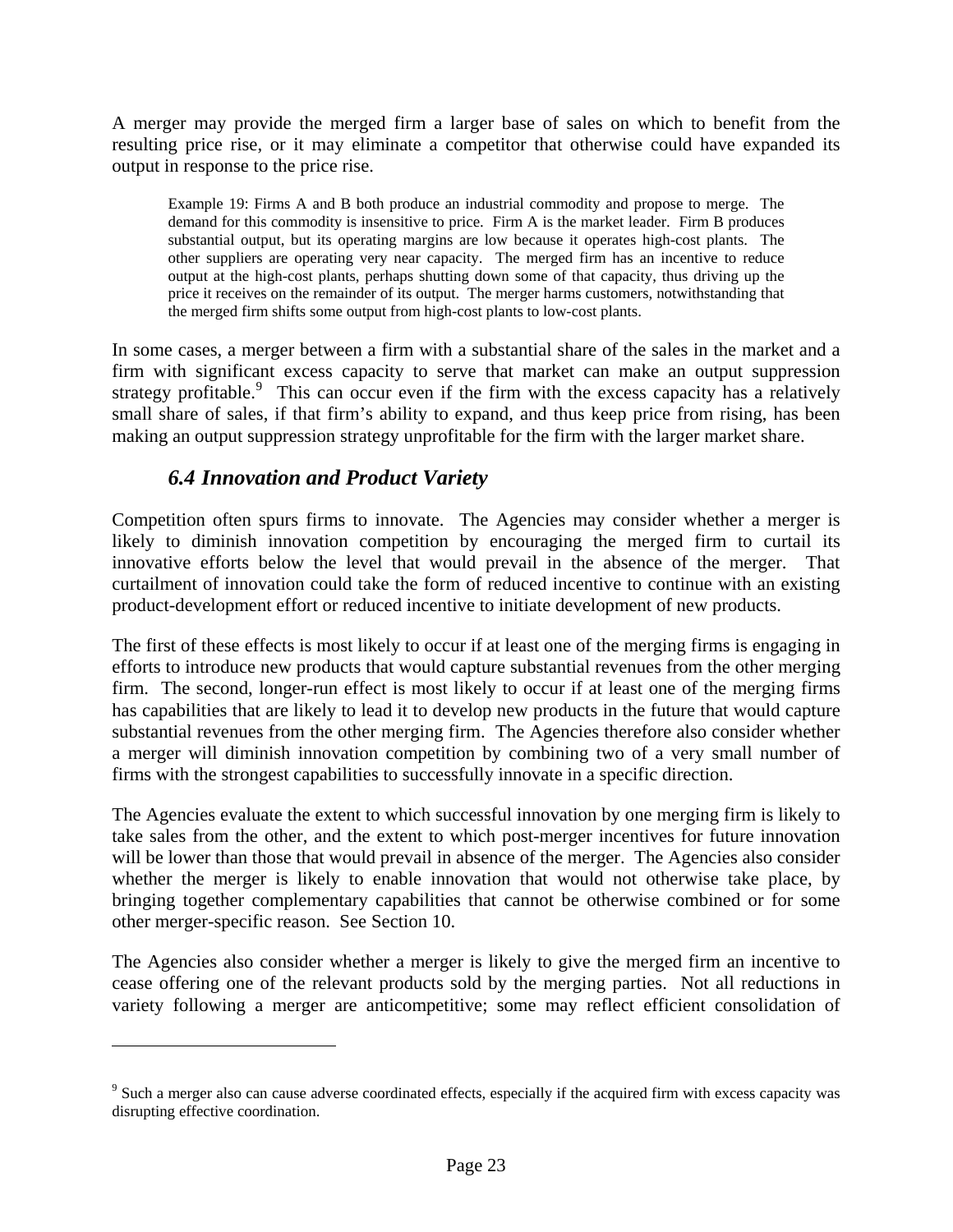products when variety offers little in value to customers. In other cases, a merger may increase variety by encouraging the merged firm to reposition its products to be more differentiated from one another.

If a material reduction in variety appears likely following a merger, the Agencies may inquire whether the reduction in variety is largely due to a loss of competitive incentives attributable to the merger, and whether it leads to a demonstrable loss of significant value to consumers over and above any price effects. Where a merger substantially reduces competition by bringing two close substitute products under common ownership, and one of those products is eliminated, the merger may also lead to a price increase on the remaining product. An anticompetitive incentive to reduce product variety as a result of the merger is greater and more likely, the larger is the share of the profits from one product that come at the expense of the profits from the other product.

# **7. Coordinated Effects**

A merger may diminish competition by enabling or encouraging post-merger coordinated interaction among firms in the relevant market that harms customers. Coordinated interaction involves conduct by multiple firms that is profitable for each of them only as a result of the accommodating reactions of the others. These reactions can blunt a firm's incentive to offer customers better deals, by undercutting the extent to which such a move would win business away from rivals. They also can enhance a firm's incentive to raise prices, by assuaging the fear that such a move would lose customers to rivals.

Coordinated interaction includes a range of conduct. Coordinated interaction can involve the explicit negotiation of a common understanding of how firms will compete or refrain from competing. Such conduct typically would itself violate the antitrust laws. Coordinated interaction also can involve a similar common understanding that is not explicitly negotiated, as well as parallel accommodating conduct not pursuant to a prior understanding. Coordinated interaction includes situations in which each rival's response to competitive moves made by others is individually rational, and not motivated by retaliation or deterrence, but nevertheless emboldens price increases and weakens competitive incentives to reduce prices or offer customers better terms. Coordinated interaction includes conduct not otherwise condemned by the antitrust laws.

The ability of rival firms to engage in coordinated conduct depends on the strength and predictability of rivals' responses to a price change or other competitive initiative. Under some circumstances, a merger can result in market concentration sufficient to enable multiple firms in the market to predict more confidently how their rivals will respond to a price change, thereby affecting the competitive incentives of multiple firms in the market, not just the merged firm.

Whereas unilateral effects analysis focuses on the enhanced incentive of the merged firm to raise its prices, coordinated effects analysis focuses on whether the merger affects the ability of multiple firms in the market to raise their prices.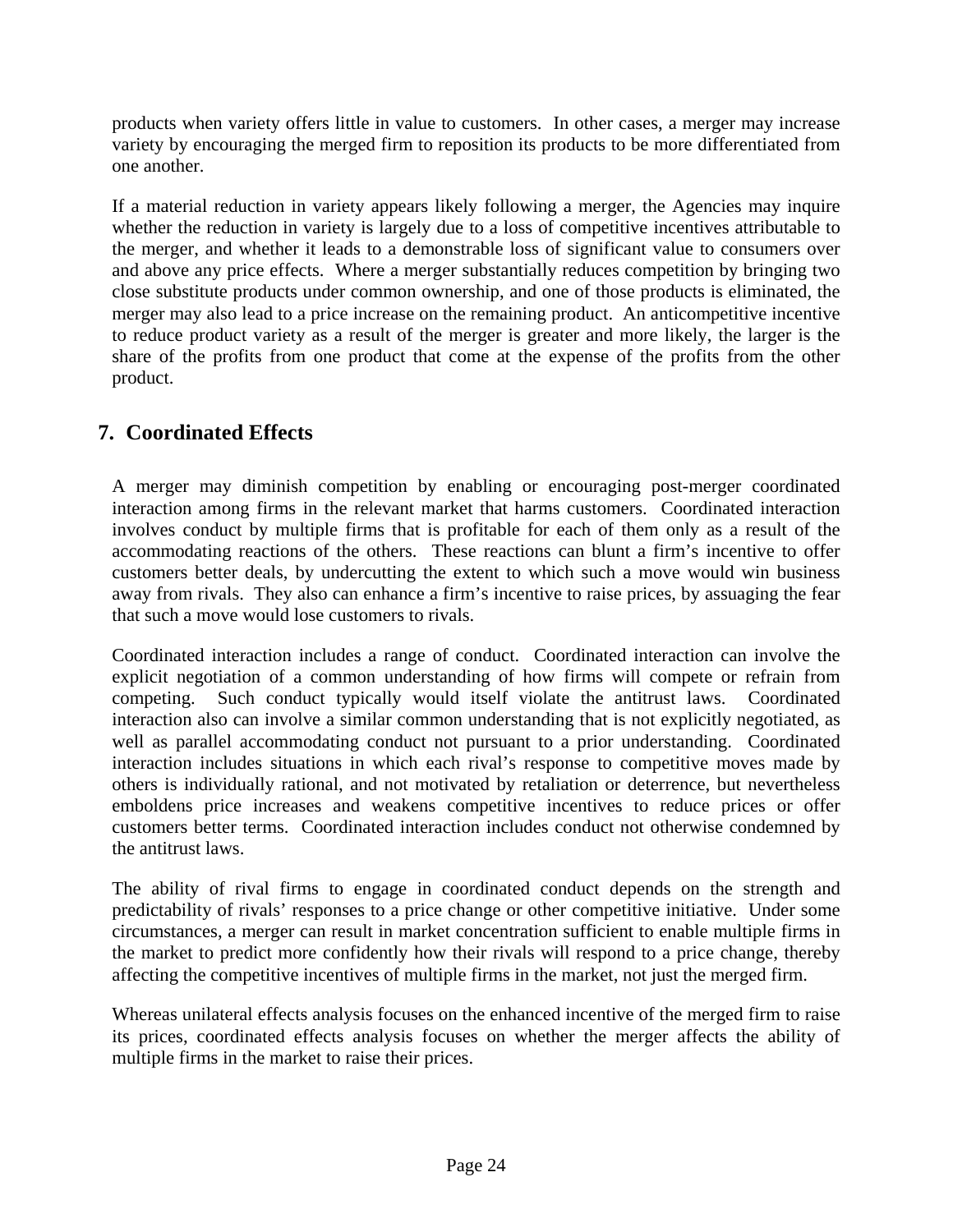## *7.1 Impact of Merger on Coordinated Interaction*

The Agencies examine whether a merger is likely to change the manner in which market participants interact, inducing substantially more coordinated interaction. The Agencies seek to identify how a merger might significantly weaken competitive incentives through an increase in the strength, extent, or likelihood of coordinated conduct. There are, however, numerous forms of coordination, and the risk that a merger will induce adverse coordinated effects typically is not susceptible to quantification or detailed proof. Therefore, the Agencies evaluate the risk of coordinated effects using measures of market concentration (see Section 5) in conjunction with an assessment of whether a market is vulnerable to coordinated conduct. See Section 7.2. The analysis in Section 7.2 applies to moderately and highly concentrated markets, as unconcentrated markets are unlikely to be vulnerable to coordinated conduct.

Pursuant to the Clayton Act's incipiency standard, the Agencies may challenge mergers that in their judgment pose a real danger of harm through coordinated effects, even without specific evidence showing precisely how this will happen. The Agencies are likely to challenge a merger that would significantly increase concentration and lead to a moderately or highly concentrated market if that market shows signs of vulnerability to coordinated conduct and the Agencies have a theory they deem plausible of how the merger may cause adverse coordinated effects.

# *7.2 Evidence a Market is Vulnerable to Coordinated Conduct*

The Agencies presume that market conditions are conducive to coordinated interaction if firms representing a substantial share in the relevant market appear to have previously engaged in express collusion affecting the relevant market, unless competitive conditions in the market have since changed significantly. Previous express collusion in another geographic market will have the same weight if the salient characteristics of that other market at the time of the collusion are comparable to those in the relevant market. Failed previous attempts at collusion in the relevant market suggest that successful collusion was difficult pre-merger but not so difficult as to deter attempts, and a merger may tend to make success more likely. Previous collusion or attempted collusion in another product market may also be given substantial weight if the salient characteristics of that other market at the time of the collusion are closely comparable to those in the relevant market.

A market typically is more vulnerable to coordinated conduct if each competitively important firm's significant competitive initiatives can be promptly and confidently observed by that firm's rivals. This is more likely to be the case if the terms offered to customers are relatively transparent. Price transparency can be greater for relatively homogeneous products. Even if terms of dealing are not transparent, transparency regarding the identities of the firms serving particular customers can give rise to coordination, e.g., through customer or territorial allocation. Regular monitoring by suppliers of one another's prices or customers can indicate that the terms offered to customers are relatively transparent.

A market typically is more vulnerable to coordinated conduct if a firm's prospective competitive reward from attracting customers away from its rivals will be significantly diminished by likely responses of those rivals. This is more likely to be the case, the stronger and faster are the responses the firm anticipates from its rivals. The firm is more likely to anticipate strong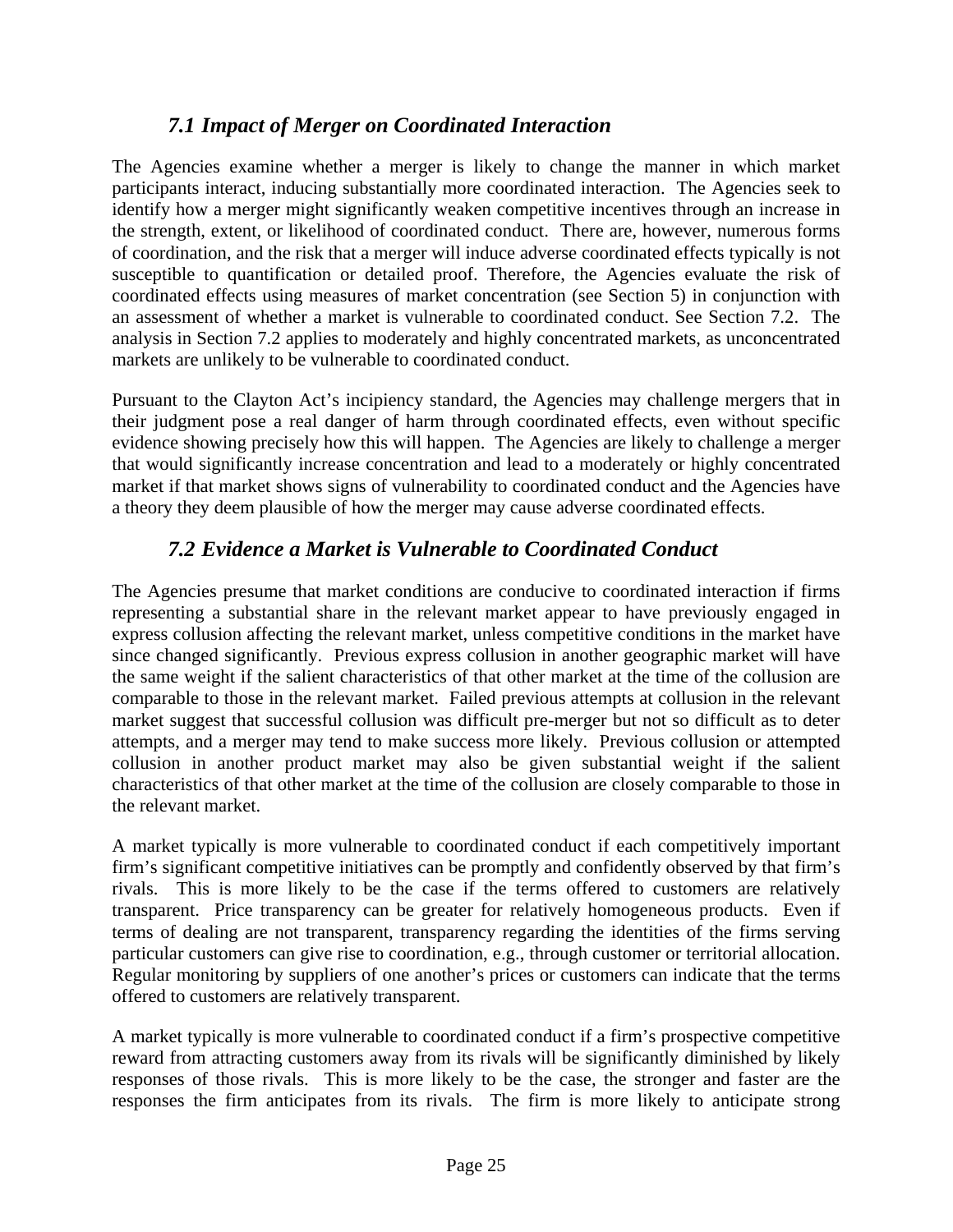responses if products in the relevant market are relatively homogeneous, if customers find it relatively easy to switch between suppliers, or if suppliers use meeting-competition clauses.

A firm is more likely to be deterred from making competitive initiatives by whatever responses occur if sales are small and frequent rather than via occasional large and long-term contracts or if relatively few customers will switch to it before rivals are able to respond. A firm is less likely to be deterred by whatever responses occur if the firm has little stake in the status quo. For example, a firm with a small market share that can quickly and dramatically expand, constrained neither by limits on production nor by customer reluctance to switch providers or to entrust business to an historically small provider, is unlikely to be deterred. Firms are also less likely to be deterred by whatever responses occur if competition in the relevant market is marked by leapfrogging technological innovation, so that responses by competitors leave the gains from successful innovation largely intact.

A market is more apt to be vulnerable to coordinated conduct if the firm initiating a price increase will lose relatively few customers after rivals respond to the increase. Similarly, a market is more apt to be vulnerable to coordinated conduct if a firm that first offers a lower price or improved product to customers will retain relatively few customers thus attracted away from its rivals after those rivals respond.

The Agencies regard coordinated interaction as more likely, the more the participants stand to gain from successful coordination. Coordination generally is more profitable, the lower is the market elasticity of demand.

Coordinated conduct can harm customers even if not all firms in the relevant market engage in the coordination, but significant harm normally is likely only if a substantial part of the market is subject to such conduct. The prospect of harm depends on the collective market power, in the relevant market, of firms whose incentives to compete are substantially weakened by coordinated conduct. This collective market power is greater, the lower is the market elasticity of demand. This collective market power is diminished by the presence of other market participants with small market shares and little stake in the outcome resulting from the coordinated conduct, if these firms can rapidly expand their sales in the relevant market.

Buyer characteristics and the nature of the procurement process can affect coordination. For example, sellers may have the incentive to bid aggressively for a large contract even if they expect strong responses by rivals. This is especially the case for sellers with small market shares, if they can realistically win such large contracts. In some cases, a large buyer may be able to strategically undermine coordinated conduct, at least as it pertains to that buyer's needs, by choosing to put up for bid a few large contracts rather than many smaller ones, and by making its procurement decisions opaque to suppliers.

## **8. Powerful Buyers**

Powerful buyers are often able to negotiate favorable terms with their suppliers. Such terms may reflect the lower costs of serving these buyers, but they also can reflect price discrimination in their favor.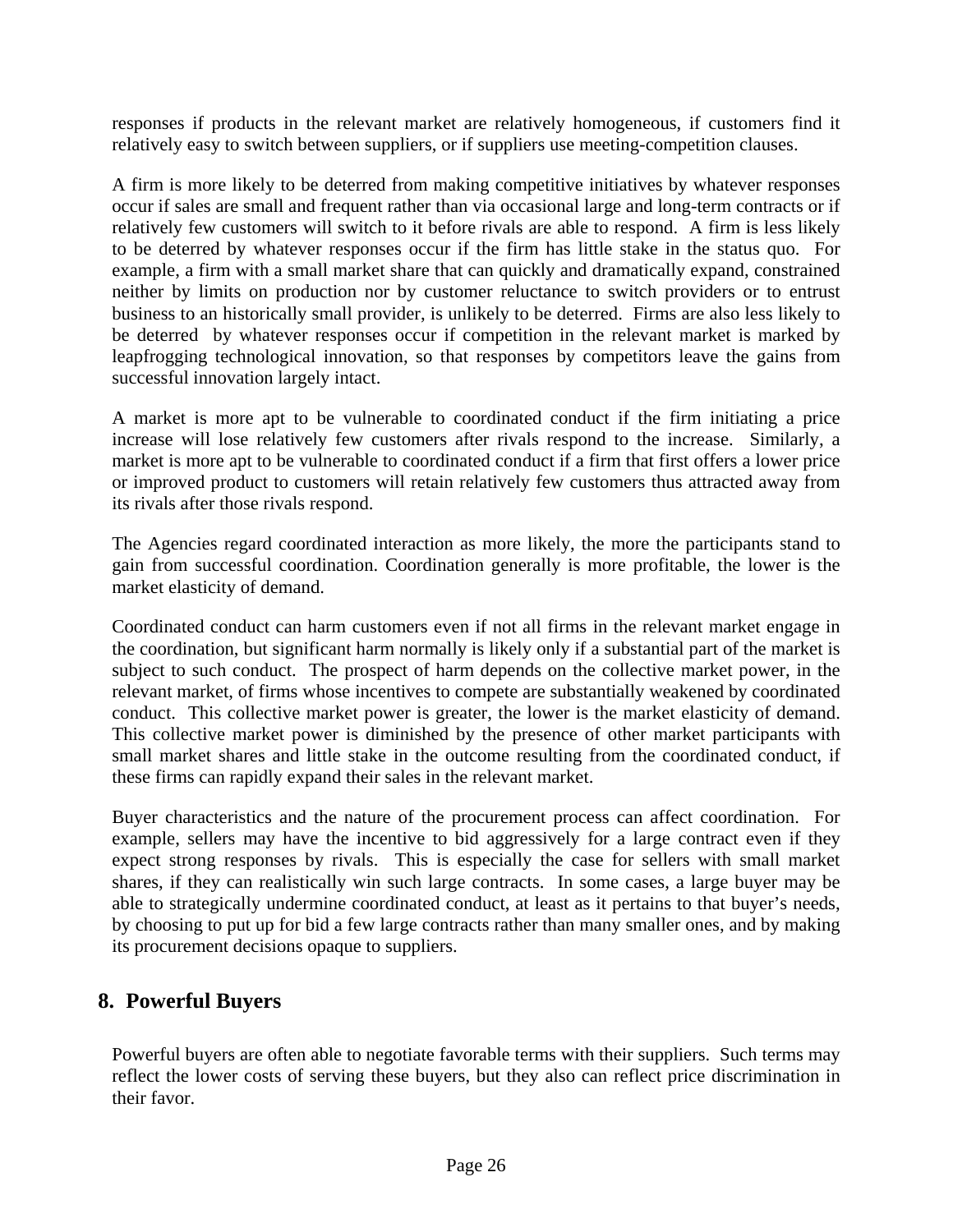The Agencies consider the possibility that powerful buyers may constrain the ability of the merging parties to raise prices, but the Agencies do not presume that the presence of powerful buyers alone forestalls adverse competitive effects flowing from the merger. Even buyers that can negotiate favorable terms may be harmed by an increase in market power. The Agencies examine the choices available to powerful buyers and how those choices likely would change due to the merger. Normally, a merger that eliminates a supplier whose presence contributed significantly to a buyer's negotiating leverage will harm that buyer.

Example 20: Customer C has been able to negotiate lower pre-merger prices than other customers by threatening to shift its large volume of purchases from one merging firm to the other. No other suppliers are as well placed to meet Customer C's needs for volume and reliability. The merger is likely to harm Customer C. In this situation, the Agencies could identify a price discrimination market consisting of Customer C and similarly placed customers. The merger threatens to end previous price discrimination in their favor.

Furthermore, even if some powerful buyers could protect themselves, the Agencies also consider whether market power can be exercised against other buyers.

Example 21: In Example 20, if Customer C instead obtained the lower pre-merger prices based on a credible threat to supply its own needs, or to sponsor new entry, Customer C might not be harmed. However, even in this case, other customers may still be harmed.

## **9. Entry**

The analysis of competitive effects in Sections 6 and 7 focuses on current participants in the relevant market. That analysis may also include some forms of entry. Firms that would rapidly and easily enter the market in response to a SSNIP are market participants and may be assigned market shares. See Sections 5.1 and 5.2. Firms that have, prior to the merger, committed to entering the market also will normally be treated as market participants. See Section 5.1. This section concerns entry or adjustments to pre-existing entry plans that are induced by the merger.

As part of their full assessment of competitive effects, the Agencies consider entry into the relevant market. The prospect of entry into the relevant market will alleviate concerns about adverse competitive effects only if such entry will deter or counteract any competitive effects of concern so the merger will not substantially harm customers.

The Agencies consider the actual history of entry into the relevant market, and give substantial weight to this evidence. Lack of successful and effective entry in the face of non-transitory increases in the margins earned on products in the relevant market tends to suggest that successful entry is slow or difficult.

A merger is not likely to enhance market power if entry into the market is so easy that the merged firm and its remaining rivals in the market, either unilaterally or collectively, could not profitably raise price or otherwise reduce competition compared to the level that would prevail in the absence of the merger. Entry is that easy if entry would be timely, likely, and sufficient in its magnitude, character and scope to deter or counteract the competitive effects of concern.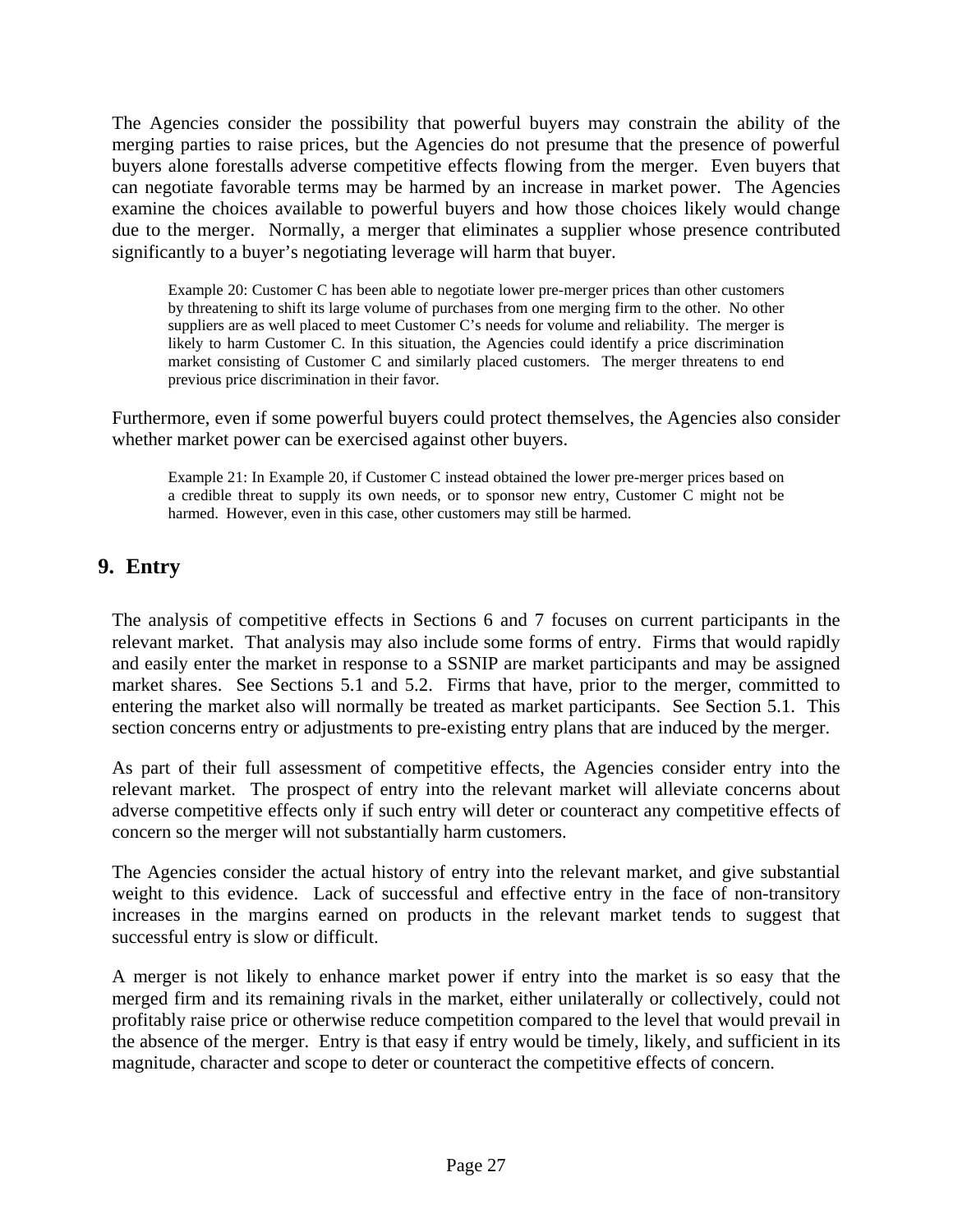The Agencies examine the timeliness, likelihood, and sufficiency of the entry efforts an entrant might practically employ. An entry effort is defined by the actions the firm must undertake to produce and sell in the market. Various elements of the entry effort will be considered. These elements can include: planning, design, and management; permitting, licensing, or other approvals; construction, debugging, and operation of production facilities; and promotion (including necessary introductory discounts), marketing, distribution, and satisfaction of customer testing and qualification requirements. Recent examples of entry, whether successful or unsuccessful, generally provide the starting point for identifying the elements of practical entry efforts. They also can be informative regarding the scale necessary for an entrant to be successful, the presence or absence of entry barriers, the factors that influence the timing of entry, the costs and risk associated with entry, and the sales opportunities realistically available to entrants.

If the assets necessary for an effective and profitable entry effort are widely available, the Agencies will not necessarily attempt to identify which firms might enter. Where an identifiable set of firms appears to have necessary assets that others lack, or to have particularly strong incentives to enter, the Agencies focus their entry analysis on those firms. Firms operating in adjacent or complementary markets, or large customers themselves, may be best placed to enter. However, the Agencies will not presume that a powerful firm in an adjacent market or a large customer will enter the relevant market unless there is reliable evidence supporting that conclusion.

In assessing whether entry will be timely, likely, and sufficient, the Agencies recognize that precise and detailed information may be difficult or impossible to obtain. The Agencies consider reasonably available and reliable evidence bearing on whether entry will satisfy the conditions of timeliness, likelihood, and sufficiency.

# *9.1 Timeliness*

In order to deter the competitive effects of concern, entry must be rapid enough to make unprofitable overall the actions leading to those effects and to entry, even though those actions would be profitable until entry takes effect.

Even if the prospect of entry does not deter the competitive effects of concern, post-merger entry may counteract them. This requires that the impact of entrants in the relevant market be rapid enough that customers are not significantly harmed by the merger, despite any anticompetitive harm that occurs prior to the entry.

The Agencies will not presume that an entrant can have a significant impact on prices before that entrant is ready to provide the relevant product to customers unless there is reliable evidence that anticipated future entry would have such an effect on prices.

# *9.2 Likelihood*

Entry is likely if it would be profitable, accounting for the assets, capabilities, and capital needed and the risks involved, including the need for the entrant to incur costs that would not be recovered if the entrant later exits. Profitability depends upon (a) the output level the entrant is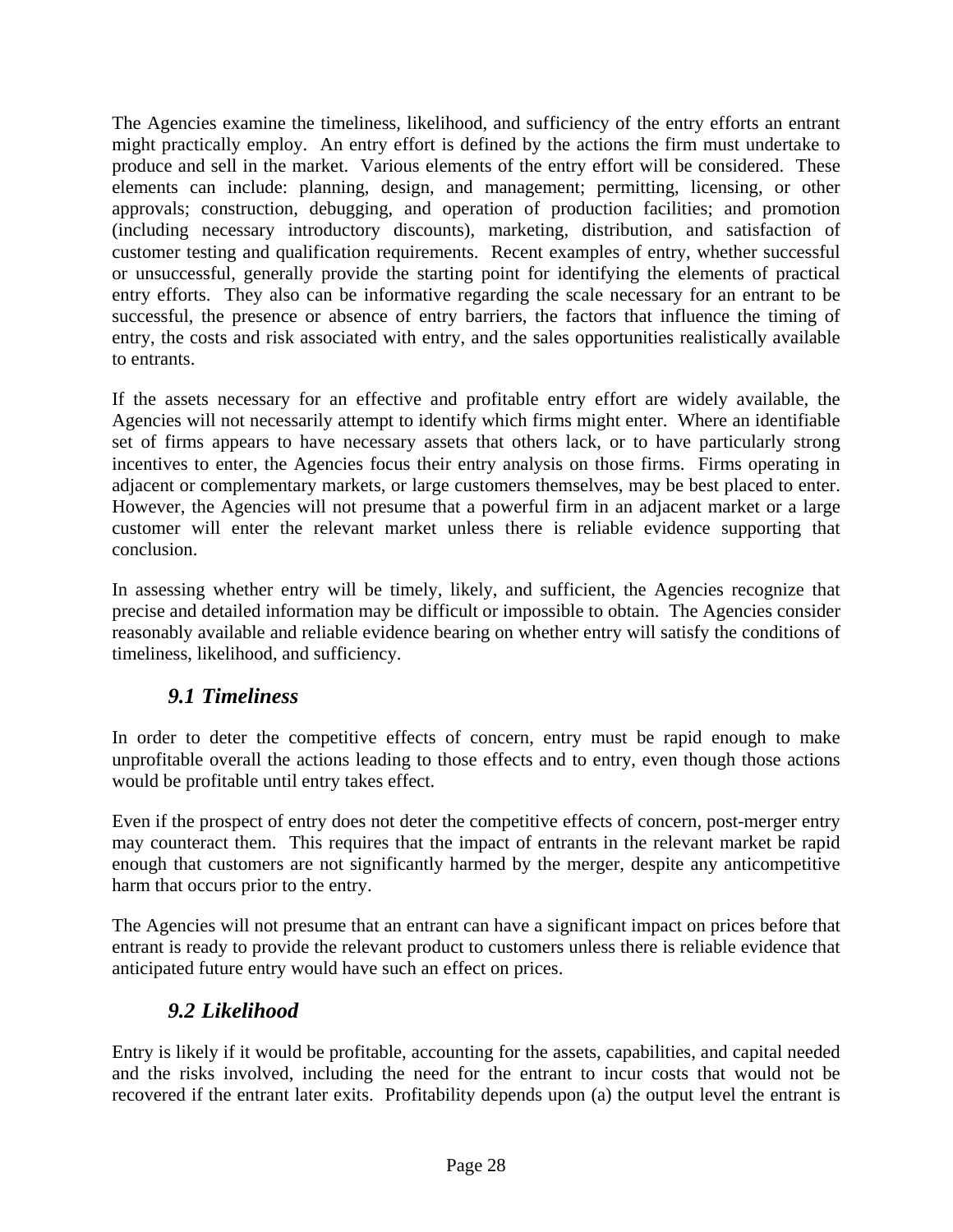likely to obtain, accounting for the obstacles facing new entrants; (b) the price the entrant would likely obtain in the post-merger market, accounting for the impact of that entry itself on prices; and (c) the cost per unit the entrant would likely incur, which may depend upon the scale at which the entrant would operate.

# *9.3 Sufficiency*

Even where timely and likely, entry may not be sufficient to deter or counteract the competitive effects of concern. For example, in a differentiated product industry, entry may be insufficient because the products offered by entrants are not close enough substitutes to the products offered by the merged firm to render a price increase by the merged firm unprofitable. Entry may also be insufficient due to constraints that limit entrants' competitive effectiveness, such as limitations on the capabilities of the firms best placed to enter or reputational barriers to rapid expansion by new entrants. The Agencies normally look for reliable evidence that entry will be sufficient to replicate at least the scale and strength of one of the merging firms.

## **10.Efficiencies**

1

Competition usually spurs firms to achieve efficiencies internally. Nevertheless, a primary benefit of mergers to the economy is their potential to generate significant efficiencies and thus enhance the merged firm's ability and incentive to compete, which may result in lower prices, improved quality, enhanced service, or new products. For example, merger-generated efficiencies may enhance competition by permitting two ineffective competitors to form a more effective competitor, e.g., by combining complementary assets. In a unilateral effects context, marginal cost reductions may reduce or reverse any increases in the merged firm's incentive to elevate price. Efficiencies also may lead to new or improved products, even if they do not immediately and directly affect price. In a coordinated effects context, marginal cost reductions may make coordination less likely or effective by enhancing the incentive of a maverick to lower price or by creating a new maverick firm. Even when efficiencies generated through a merger enhance a firm's ability to compete, however, a merger may have other effects that may lessen competition and make the merger anticompetitive.

The Agencies credit only those efficiencies likely to be accomplished with the proposed merger and unlikely to be accomplished in the absence of either the proposed merger or another means having comparable anticompetitive effects. These are termed merger-specific efficiencies.<sup>[10](#page-28-0)</sup> Only alternatives that are practical in the business situation faced by the merging firms are considered in making this determination. The Agencies do not insist upon a less restrictive alternative that is merely theoretical.

<span id="page-28-0"></span> $10$  The Agencies will not deem efficiencies to be merger-specific if they could be attained by practical alternatives that mitigate competitive concerns, such as divestiture or licensing. If a merger affects not whether but only when an efficiency would be achieved, only the timing advantage is a merger-specific efficiency.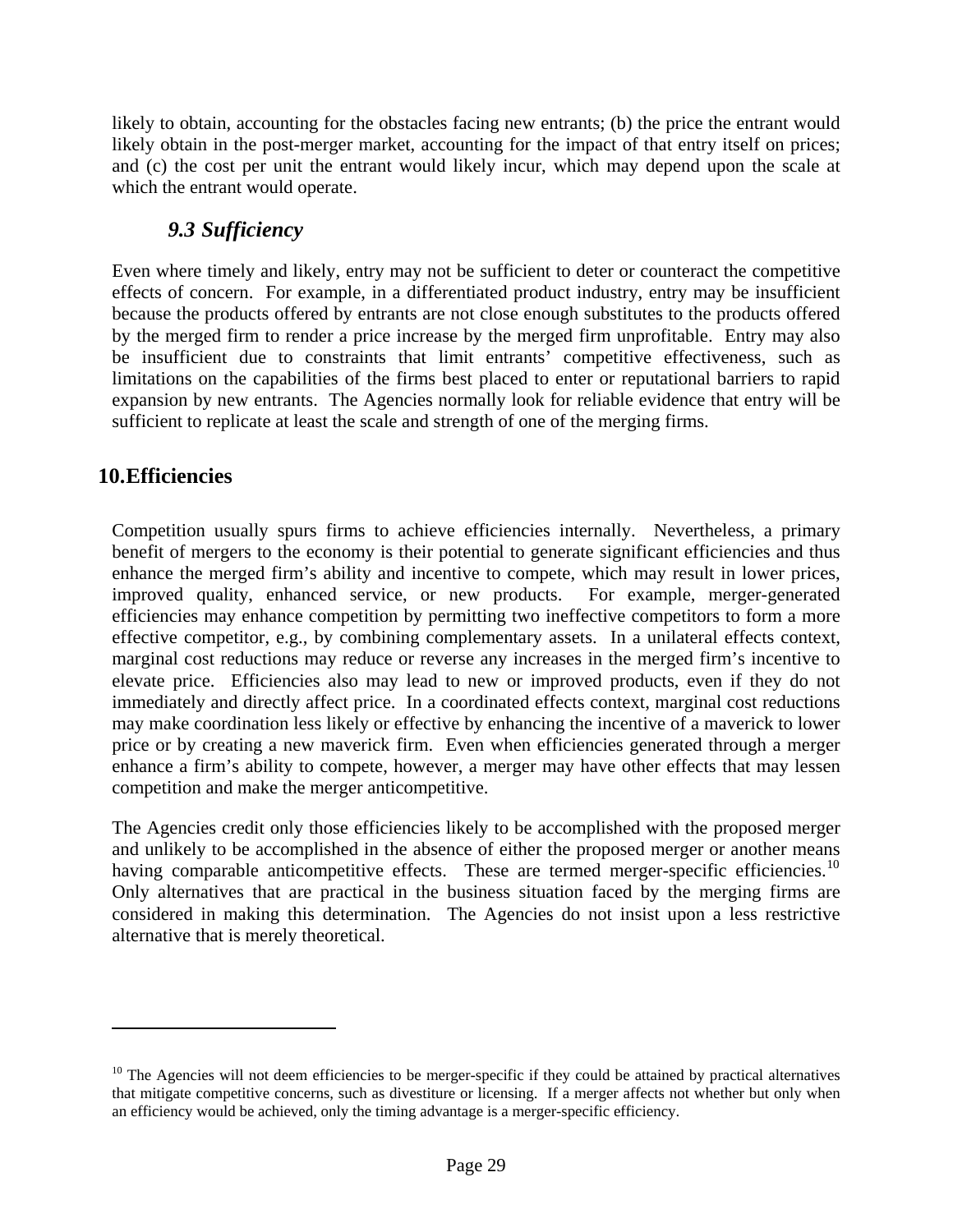Efficiencies are difficult to verify and quantify, in part because much of the information relating to efficiencies is uniquely in the possession of the merging firms. Moreover, efficiencies projected reasonably and in good faith by the merging firms may not be realized. Therefore, it is incumbent upon the merging firms to substantiate efficiency claims so that the Agencies can verify by reasonable means the likelihood and magnitude of each asserted efficiency, how and when each would be achieved (and any costs of doing so), how each would enhance the merged firm's ability and incentive to compete, and why each would be merger-specific.

Efficiency claims will not be considered if they are vague, speculative, or otherwise cannot be verified by reasonable means. Projections of efficiencies may be viewed with skepticism, particularly when generated outside of the usual business planning process. By contrast, efficiency claims substantiated by analogous past experience are those most likely to be credited.

Cognizable efficiencies are merger-specific efficiencies that have been verified and do not arise from anticompetitive reductions in output or service. Cognizable efficiencies are assessed net of costs produced by the merger or incurred in achieving those efficiencies.

The Agencies will not challenge a merger if cognizable efficiencies are of a character and magnitude such that the merger is not likely to be anticompetitive in any relevant market.<sup>[11](#page-29-0)</sup> To make the requisite determination, the Agencies consider whether cognizable efficiencies likely would be sufficient to reverse the merger's potential to harm customers in the relevant market, e.g., by preventing price increases in that market.<sup>[12](#page-29-1)</sup> In conducting this analysis, the Agencies will not simply compare the magnitude of the cognizable efficiencies with the magnitude of the likely harm to competition absent the efficiencies. The greater the potential adverse competitive effect of a merger, the greater must be the cognizable efficiencies, and the more they must be passed through to customers, for the Agencies to conclude that the merger will not have an anticompetitive effect in the relevant market. When the potential adverse competitive effect of a merger is likely to be particularly substantial, extraordinarily great cognizable efficiencies would be necessary to prevent the merger from being anticompetitive. In adhering to this approach, the Agencies are mindful that the antitrust laws give competition, not internal operational efficiency, primacy in protecting customers.

1

<span id="page-29-0"></span> $11$  The Agencies normally assess competition in each relevant market affected by a merger independently and normally will challenge the merger if it is likely to be anticompetitive in any relevant market. In some cases, however, the Agencies in their prosecutorial discretion will consider efficiencies not strictly in the relevant market, but so inextricably linked with it that a partial divestiture or other remedy could not feasibly eliminate the anticompetitive effect in the relevant market without sacrificing the efficiencies in the other market(s). Inextricably linked efficiencies are most likely to make a difference when they are great and the likely anticompetitive effect in the relevant market(s) is small.

<span id="page-29-1"></span><sup>&</sup>lt;sup>12</sup> The Agencies normally give the most weight to the results of this analysis over the short term. The Agencies also may consider the effects of cognizable efficiencies with no short-term, direct effect on prices in the relevant market. Delayed benefits from efficiencies (due to delay in the achievement of, or the realization of customer benefits from, the efficiencies) will be given less weight because they are less proximate and more difficult to predict. Efficiencies relating to costs that are fixed in the short term are unlikely to benefit customers in the short term, but can benefit customers in the longer run, e.g., if they make new product introduction less expensive.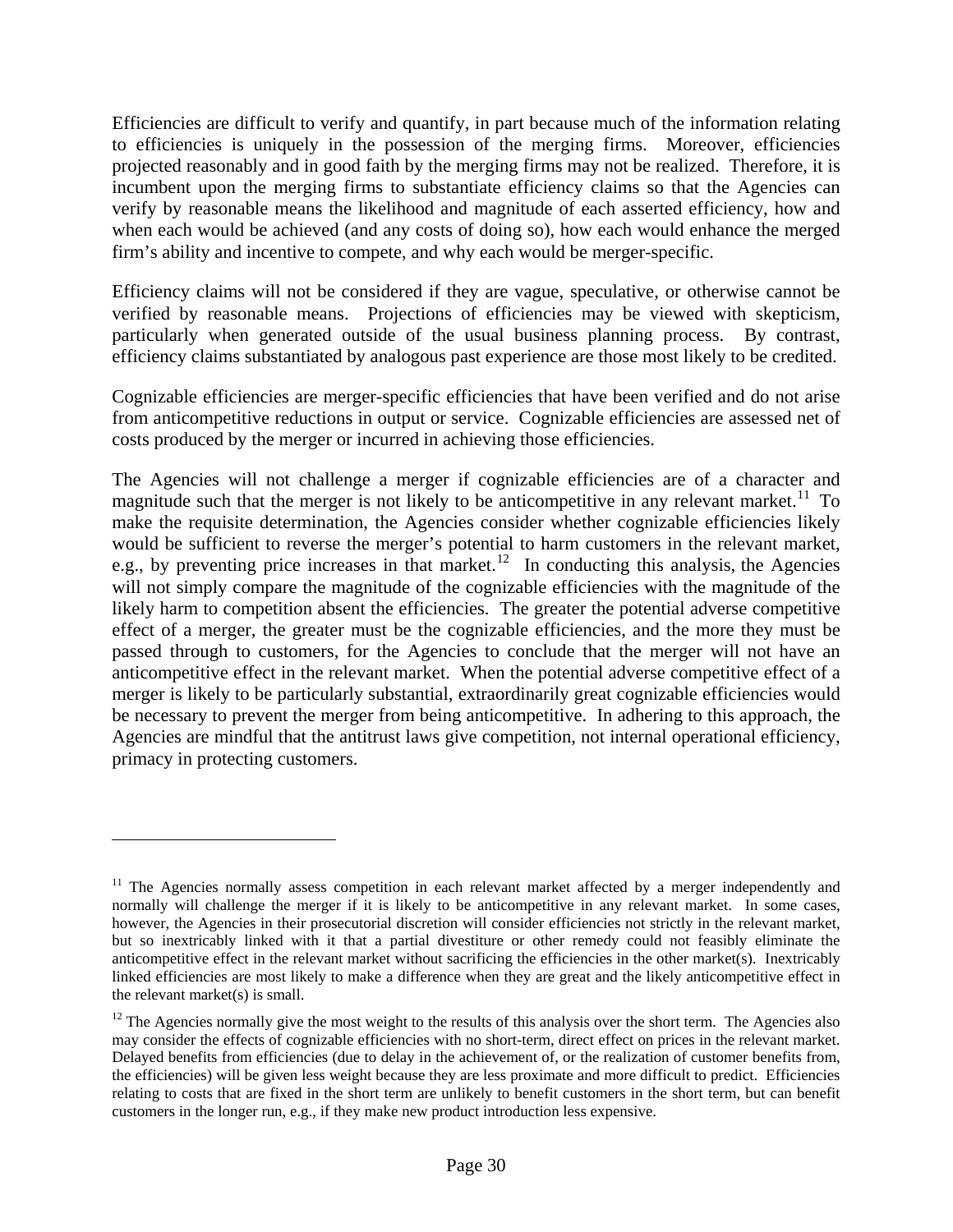In the Agencies' experience, efficiencies are most likely to make a difference in merger analysis when the likely adverse competitive effects, absent the efficiencies, are not great. Efficiencies almost never justify a merger to monopoly or near-monopoly. Just as adverse competitive effects can arise along multiple dimensions of conduct, such as pricing and new product development, so too can efficiencies operate along multiple dimensions. Similarly, purported efficiency claims based on lower prices can be undermined if they rest on reductions in product quality or variety that customers value.

The Agencies have found that certain types of efficiencies are more likely to be cognizable and substantial than others. For example, efficiencies resulting from shifting production among facilities formerly owned separately, which enable the merging firms to reduce the marginal cost of production, are more likely to be susceptible to verification and are less likely to result from anticompetitive reductions in output. Other efficiencies, such as those relating to research and development, are potentially substantial but are generally less susceptible to verification and may be the result of anticompetitive output reductions. Yet others, such as those relating to procurement, management, or capital cost are less likely to be merger-specific or substantial, or may not be cognizable for other reasons.

When evaluating the effects of a merger on innovation, the Agencies consider the ability of the merged firm to conduct research or development more effectively. Such efficiencies may spur innovation but not affect short-term pricing. The Agencies also consider the ability of the merged firm to appropriate a greater fraction of the benefits resulting from its innovations. Licensing and intellectual property conditions may be important to this enquiry, as they affect the ability of a firm to appropriate the benefits of its innovation. Research and development cost savings may be substantial and yet not be cognizable efficiencies because they are difficult to verify or result from anticompetitive reductions in innovative activities.

# **11.Failure and Exiting Assets**

Notwithstanding the analysis above, a merger is not likely to enhance market power if imminent failure, as defined below, of one of the merging firms would cause the assets of that firm to exit the relevant market. This is an extreme instance of the more general circumstance in which the competitive significance of one of the merging firms is declining: the projected market share and significance of the exiting firm is zero. If the relevant assets would otherwise exit the market, customers are not worse off after the merger than they would have been had the merger been enjoined.

The Agencies do not normally credit claims that the assets of the failing firm would exit the relevant market unless all of the following circumstances are met: (1) the allegedly failing firm would be unable to meet its financial obligations in the near future; (2) it would not be able to reorganize successfully under Chapter 11 of the Bankruptcy Act; and (3) it has made unsuccessful good-faith efforts to elicit reasonable alternative offers that would keep its tangible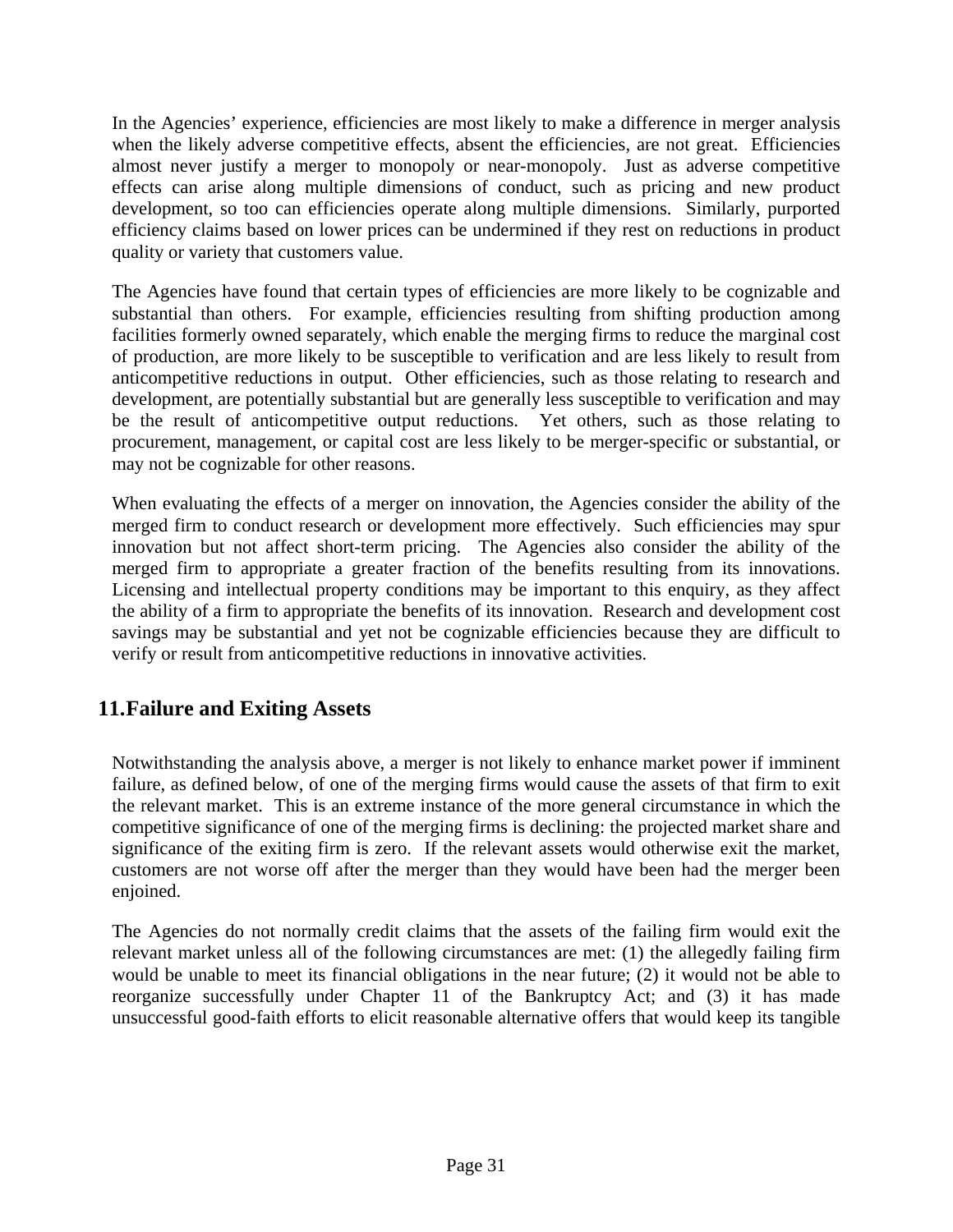and intangible assets in the relevant market and pose a less severe danger to competition than does the proposed merger. $^{13}$  $^{13}$  $^{13}$ 

Similarly, a merger is unlikely to cause competitive harm if the risks to competition arise from the acquisition of a failing division. The Agencies do not normally credit claims that the assets of a division would exit the relevant market in the near future unless both of the following conditions are met: (1) applying cost allocation rules that reflect true economic costs, the division has a persistently negative cash flow on an operating basis, and such negative cash flow is not economically justified for the firm by benefits such as added sales in complementary markets or enhanced customer goodwill;<sup>[14](#page-31-1)</sup> and (2) the owner of the failing division has made unsuccessful good-faith efforts to elicit reasonable alternative offers that would keep its tangible and intangible assets in the relevant market and pose a less severe danger to competition than does the proposed acquisition.

## **12.Mergers of Competing Buyers**

 $\overline{a}$ 

Mergers of competing buyers can enhance market power on the buying side of the market, just as mergers of competing sellers can enhance market power on the selling side of the market. Buyer market power is sometimes called "monopsony power."

To evaluate whether a merger is likely to enhance market power on the buying side of the market, the Agencies employ essentially the framework described above for evaluating whether a merger is likely to enhance market power on the selling side of the market. Market power on the buying side of the market is not a significant concern if suppliers have numerous attractive outlets for their goods or services. However, when that is not the case, the Agencies may conclude that the merger of competing buyers is likely to lessen competition in a manner harmful to sellers.

The Agencies distinguish between effects on sellers arising from a lessening of competition and effects arising in other ways. A merger that does not enhance market power on the buying side of the market can nevertheless lead to a reduction in prices paid by the merged firm, for example, by reducing transactions costs or allowing the merged firm to take advantage of volume-based discounts. Reduction in prices paid by the merging firms not arising from the enhancement of market power can be significant in the evaluation of efficiencies from a merger, as discussed in Section 10.

<span id="page-31-0"></span> $13$  Any offer to purchase the assets of the failing firm for a price above the liquidation value of those assets will be regarded as a reasonable alternative offer. Liquidation value is the highest value the assets could command for use outside the relevant market.

<span id="page-31-1"></span><sup>&</sup>lt;sup>14</sup> Because the parent firm can allocate costs, revenues, and intra-company transactions among itself and its subsidiaries and divisions, the Agencies require evidence on these two points that is not solely based on management plans that could have been prepared for the purpose of demonstrating negative cash flow or the prospect of exit from the relevant market.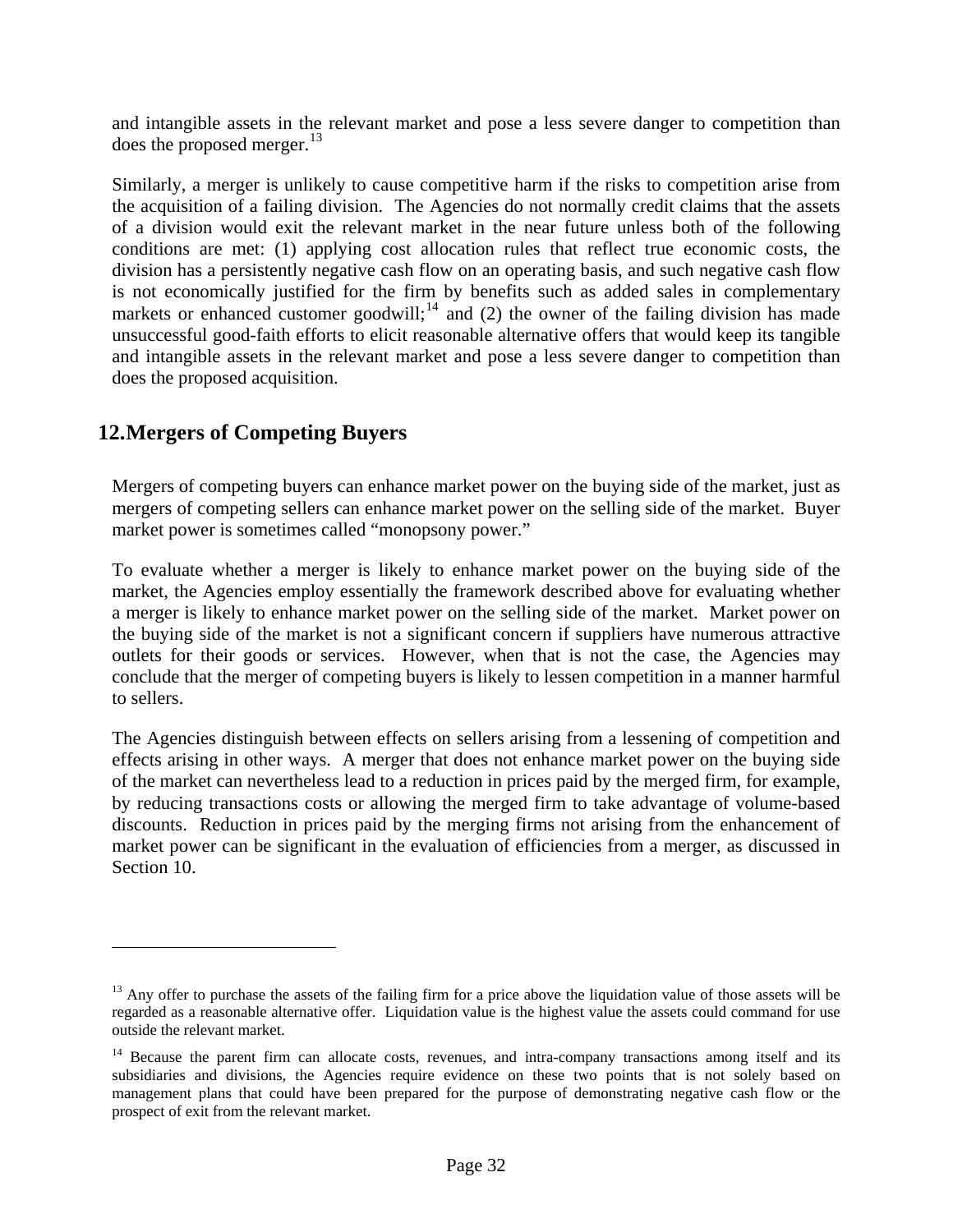The Agencies do not view a short-run reduction in the quantity purchased as the only, or best, indicator of whether a merger enhances buyer market power. Nor do the Agencies evaluate the competitive effects of mergers between competing buyers strictly, or even primarily, on the basis of effects in the downstream markets in which the merging firms sell.

Example 22: Merging Firms A and B are the only two buyers in the relevant geographic market for an agricultural product. Their merger will enhance buyer power and depress the price paid to farmers for this product, causing a transfer of wealth from farmers to the merged firm and inefficiently reducing supply. These effects can arise even if the merger will not lead to any increase in the price charged by the merged firm for its output.

# **13.Partial Acquisitions**

In most horizontal mergers, two competitors come under common ownership and control, completely and permanently eliminating competition between them. This elimination of competition is a basic element of merger analysis. However, the statutory provisions referenced in Section 1 also apply to one firm's partial acquisition of a competitor. The Agencies therefore also review acquisitions of minority positions involving competing firms, even if such minority positions do not necessarily or completely eliminate competition between the parties to the transaction.

When the Agencies determine that a partial acquisition results in effective control of the target firm, or involves substantially all of the relevant assets of the target firm, they analyze the transaction much as they do a merger. Partial acquisitions that do not result in effective control may nevertheless present significant competitive concerns and may require a somewhat distinct analysis from that applied to full mergers or to acquisitions involving effective control. The details of the post-acquisition relationship between the parties, and how those details are likely to affect competition, can be important. While the Agencies will consider any way in which a partial acquisition may affect competition, they generally focus on three principal effects.

First, a partial acquisition can lessen competition by giving the acquiring firm the ability to influence the competitive conduct of the target firm. A voting interest in the target firm or specific governance rights, such as the right to appoint members to the Board of Directors, can permit such influence. Such influence can lessen competition because the acquiring firm can use its influence to induce the target firm to compete less aggressively or to coordinate its conduct with that of the acquiring firm.

Second, a partial acquisition can lessen competition by reducing the incentive of the acquiring firm to compete. Acquiring a minority position in a rival might significantly blunt the incentive of the acquiring firm to compete aggressively because it shares in the losses thereby inflicted on that rival. This reduction in the incentive of the acquiring firm to compete arises even if cannot influence the conduct of the target firm. As compared with the unilateral competitive effect of a full merger, this effect is likely attenuated by the fact that the ownership is only partial.

Third, a partial acquisition can lessen competition by giving the acquiring firm access to nonpublic, competitively sensitive information from the target firm. Even absent any ability to influence the conduct of the target firm, access to competitively sensitive information can lead to